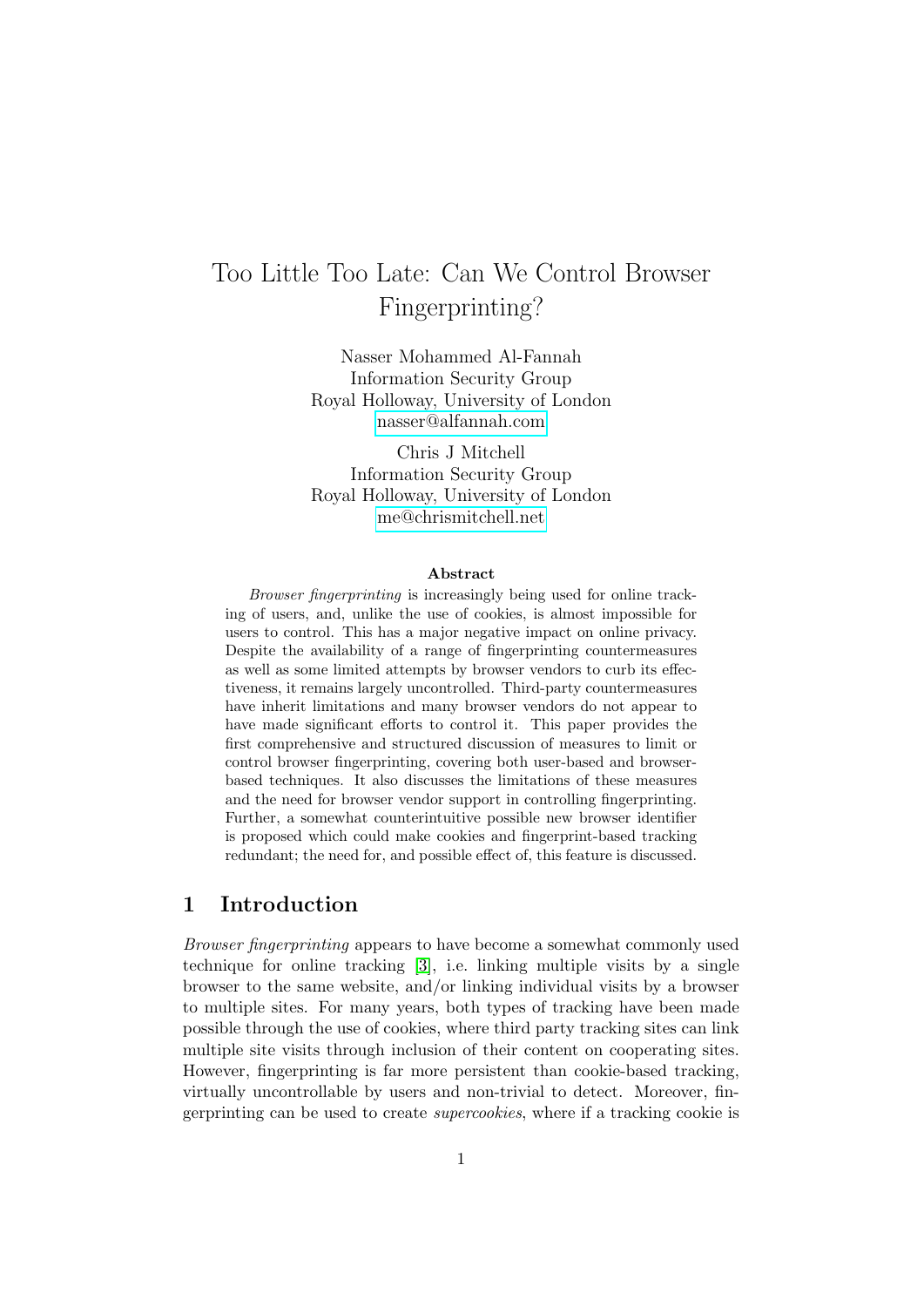deleted from a user platform, it can be regenerated if the same browser is detected via fingerprinting [\[7\]](#page-19-0).

The fact that tracking can so readily be performed using browser fingerprinting is potentially a major threat to the privacy of web users, and as noted above it is one over which users currently have no control. Whilst there are uses of browser fingerprinting not directly relating to tracking, the lack of user control combined with the serious privacy threat suggests that means of limiting its effectiveness, i.e. what we refer to here as fingerprinting countermeasures, are of potentially huge importance, motivating this paper.

Fingerprinting countermeasures can be divided into two categories, depending on whether they are directly implementable by the user regardless of the browser or whether they require support from the browser vendor. In the remainder of this paper we provide a comprehensive and systematic review of possible fingerprinting countermeasures. This is significant for a number of reasons. First, some of these techniques, whilst apparently known, have not previously been described in the academic literature. Second, this review enables us to compare their effectiveness (and their limitations) and also consider how best such countermeasures could be implemented, from the perspectives of both the user and the browser vendor. Third, it enables us to identify areas where further research is urgently needed.

Finally, given that fingerprint-based tracking is so privacy intrusive (and uncontrollable), we also consider a way in which the major fingerprinters might be encouraged to abandon the practice. We, possibly controversially, propose that browsers should support a new type of website-accessible identifier, referred to as a Unique Browser Identifier, which would enable a level of user-controllable tracking without involving the collection of other user and browser data. This could make browser vendors willing to change behaviour to make fingerprinting difficult, leading to its use becoming redundant and (potentially) prevented. The possible operation of this identifier, and its advantages and disadvantages, are discussed.

The remainder of the paper is organized as follows. Section [2](#page-2-0) provides a brief introduction to browser fingerprinting. In Section [3,](#page-2-1) a general overview of approaches to limiting fingerprinting is provided. Sections [4](#page-4-0) and [5](#page-8-0) provide detailed descriptions of all known user-based and browser-based antifingerprinting measures, respectively. In Section [6,](#page-12-0) we discuss a browser identifier-based proposal that aims at making browser fingerprinting redundant. Building on the previous sections, in Section [7](#page-16-0) we review the degree to which browser fingerprinting can be controlled using current technology and consider ways in which greater control can be exercised in the future.

Acknowledgements the authors would like to thank the anonymous referees for their helpful comments and suggestions.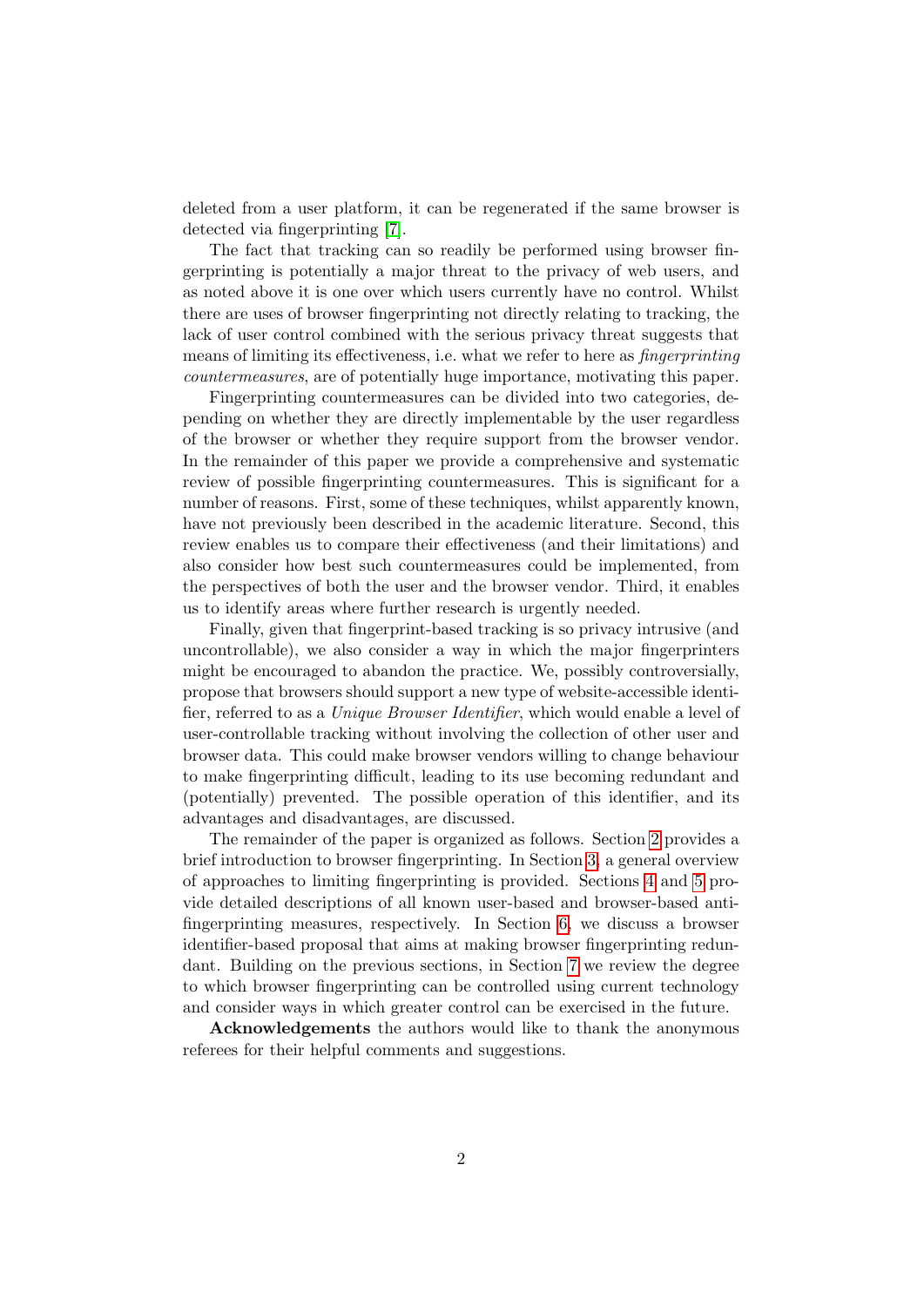# <span id="page-2-0"></span>2 Browser Fingerprinting

Browser fingerprinting, as first described by Eckersley [\[7\]](#page-19-0), is a technique that allows web servers to uniquely identify user devices by examining information retrievable from a browser, where this collection of information is unique for most instances. There are various possible uses for fingerprinting, but one of the most widely discussed (and controversial) is online tracking (i.e. enabling web servers to link multiple interactions with the same platform). Since Eckersley first described it, the range and richness of information retrievable from a browser that is usable for fingerprinting has substantially increased, as has real-world deployment of fingerprinting by websites [\[3,](#page-18-0) [20\]](#page-20-0).

Browser fingerprinting can be performed by active or passive means [\[6\]](#page-19-1). Passive fingerprinting depends entirely on information retrievable through regular HTTP requests such as the HTTP header field *user agent*<sup>[1](#page-0-0)</sup>, whereas active fingerprinting involves the use of scripts to retrieve further information about the browser and its configuration, such as the set of installed fonts.

As has been widely discussed, for example by Eckersley [\[7\]](#page-19-0), Narayanan and Reisman [\[23\]](#page-21-0), and Perry [\[30\]](#page-21-1), there are a number of reasons why browser fingerprinting represents a more significant threat to user privacy than cookies.

- Typically there is no simple way to determine for certain whether a website is deploying any of the various browser fingerprinting techniques.
- A user can limit the tracking power of cookies in a number of ways, e.g. by regularly deleting cookies or blocking them altogether (as supported by most browsers), but there are no comparable, easily configured, means of limiting fingerprinting.
- Unlike cookies, browser fingerprinting is not dependent on a single explicit feature of HTTP. Fingerprinting rather relies on many techniques to collect various information about the properties and configuration of the browser and its host platform. Any of this information has the potential to be used for fingerprinting.

# <span id="page-2-1"></span>3 Limiting Browser Fingerprinting

### <span id="page-2-2"></span>3.1 General Approaches

Most techniques aimed at limiting the effectiveness of fingerprinting either involve user-enabled options such as installing extensions, or operate via

<sup>&</sup>lt;sup>1</sup>This header field contains information related to the browser and its host, such as the browser version, operating system version and screen resolution [\[12\]](#page-19-2).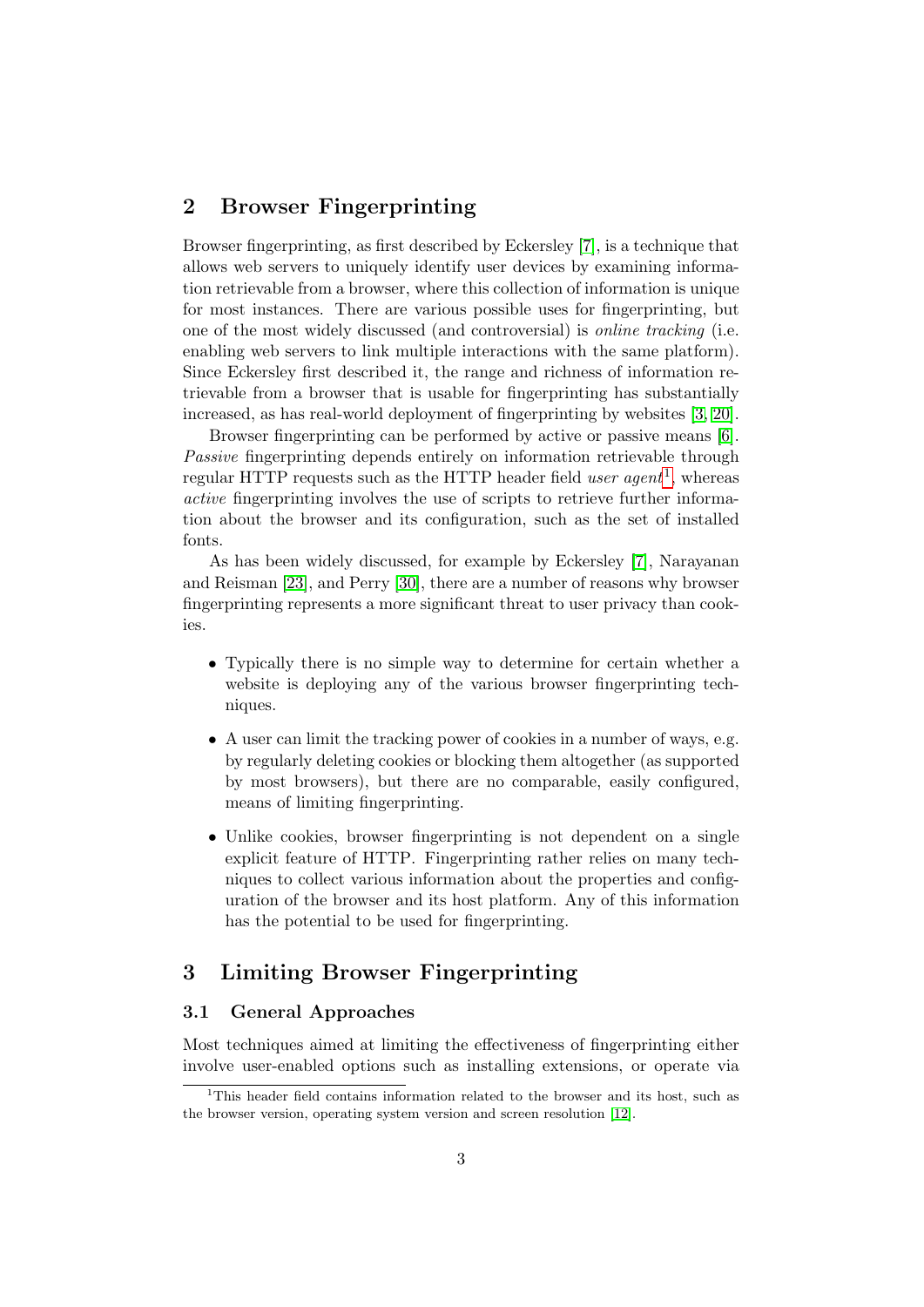browsers that incorporate anti-fingerprinting features. We discuss these two general classes of countermeasures in greater detail in Sections [4](#page-4-0) and [5](#page-8-0) below.

A number of authors have proposed extensions that could help counter fingerprinting. Examples include FP-Block [\[36\]](#page-22-0), Blink [\[19\]](#page-20-1) and Fingerprint-Alert [\[3\]](#page-18-0). There are also widely discussed extensions of this type that do not seem to have any corresponding published research, such as *CanvasBlocker*<sup>[2](#page-0-0)</sup> and *Stop Fingerprinting*<sup>[3](#page-0-0)</sup>. Luangmaneerote et al. [\[21\]](#page-20-2) surveyed several of the more widely discussed fingerprinting countermeasures. They concluded that no single countermeasure can protect against all known fingerprinting methods, such countermeasures tend to negatively affect the user experience, and are likely to fail to block newly deployed fingerprinting methods. In this paper, we do not attempt to evaluate or enumerate individual antifingerprinting extensions; instead our goal is to consider the possible general approaches and in each case examine its effectiveness.

As far as browser-incorporated anti-fingerprinting techniques are concerned, a number of documents provide recommendations and guidelines to browser vendors aimed at limiting the effectiveness of fingerprinting, including RFC 6973 [\[11\]](#page-19-3), a W3C Note [\[6\]](#page-19-1), Eckersley [\[7\]](#page-19-0), and Nikiforakis et al. [\[26\]](#page-21-2). However, the detailed technical aspects of such recommendations are outside the scope of this paper, which is intended to provide a roadmap for policymakers, developers, browser vendors and interested general web users who wish to help control browser fingerprinting.

#### 3.2 Challenges

A number of proposed browser fingerprinting countermeasures involve adding features to the browser, typically in the form of a browser extension. However, approaches of this type have serious limitations [\[21\]](#page-20-2) and might even lead to effects opposite to those intended (see [4.3\)](#page-6-0). By contrast, and as discussed in greater detail in Section [5,](#page-8-0) browser vendors could potentially control fingerprinting very effectively by making modifications to the way browsers operate. To help substantiate these claims, we next consider some of the main challenges in controlling browser fingerprinting.

#### 3.2.1 Misuse of Browser Features

One major challenge in controlling fingerprinting is that information useful for fingerprinting can be obtained from "regular" web interactions, including website-originated browser scripts that access standardized APIs<sup>[4](#page-0-0)</sup>. That is, preventing fingerprinting might necessitate stopping, or restricting, such

 $^{2}$ <https://addons.mozilla.org/en/firefox/addon/canvasblocker/>

 $^3$ <https://addons.mozilla.org/en/firefox/addon/stop-fingerprinting>

<sup>4</sup>A web API, i.e. a web Application Programming Interface, is a set of functions or methods that can be used to access certain functionality of web browsers.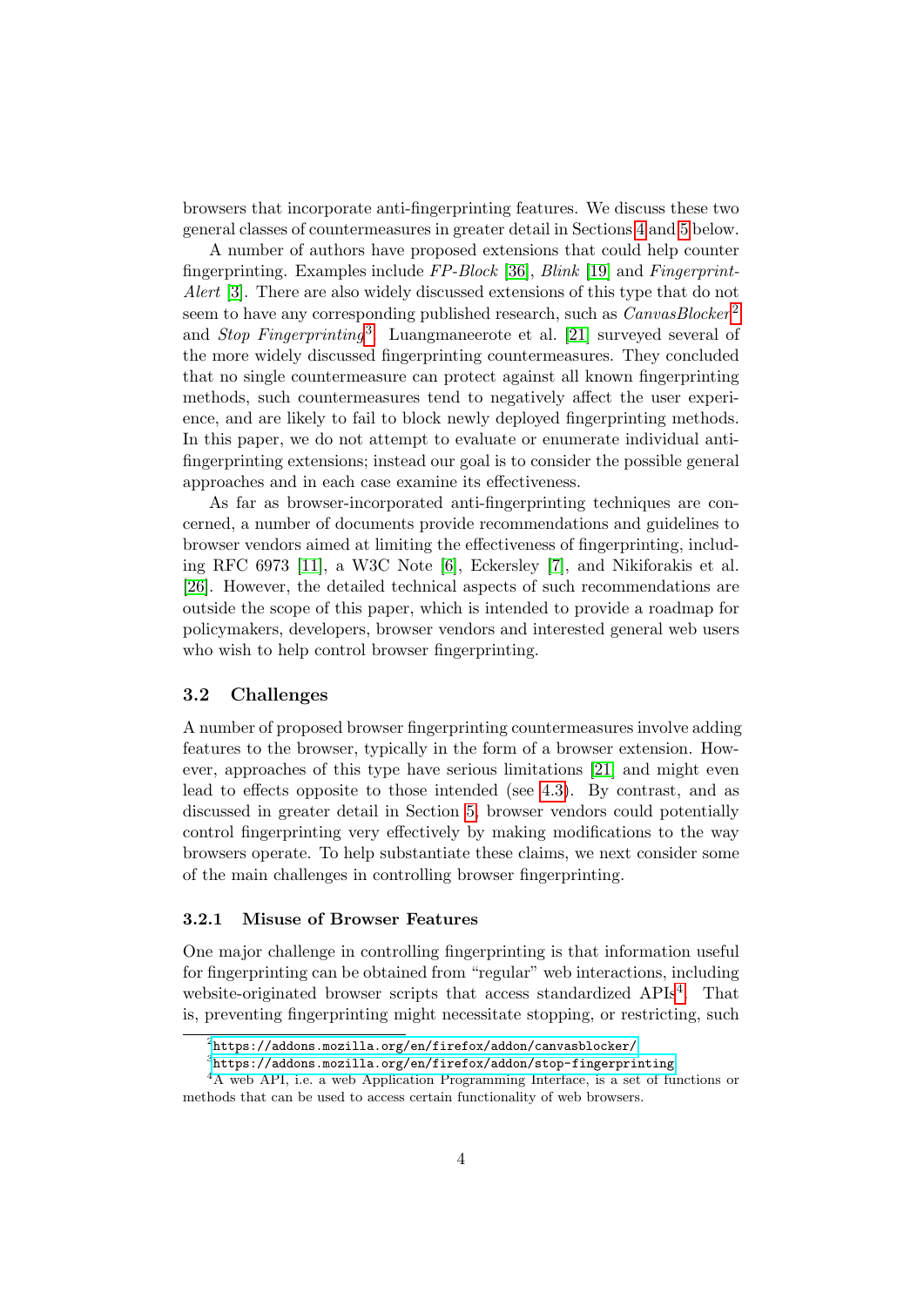interactions, scripts and the APIs they access, which will almost certainly damage the user's browsing experience. For example, canvas fingerprinting<sup>[5](#page-0-0)</sup> makes use of the Canvas API [\[5\]](#page-18-1), and simply blocking this API would result in browsers being unable to render images that could be critical to use of a web page.

#### 3.2.2 Detection

Unlike tracking via cookies, that can be detected by the presence of cookies stored on user device, there are no unambiguous methods of detecting browser fingerprinting [\[26\]](#page-21-2). Moreover, it can be performed passively and is thus virtually undetectable (except, perhaps, by second order effects, such as receipt of targeted advertising). As described by Narayanan et al. [\[23\]](#page-21-0) and Perry et al. [\[31\]](#page-21-3), active fingerprinting can also be very hard to detect, as it can take advantage of almost any existing web API and almost certainly any future new APIs<sup>[6](#page-0-0)</sup>.

# <span id="page-4-0"></span>4 User-based Countermeasures

We now describe and analyse a variety of ways in which users can reduce the effectiveness of browser fingerprinting. We also consider the main challenges to user-based approaches, in particular observing that none of these techniques prevent fingerprinting — indeed, some may even make it more effective.

#### <span id="page-4-1"></span>4.1 Browser Choice and Configuration

Browsers vary in their susceptibility to fingerprinting [\[2\]](#page-18-2). These variations arise for a variety of reasons, including that some browsers, such as Firefox, have (possibly user-selectable) features that are designed to help resist fingerprinting. Moreover, as described by Boda et al. [\[4\]](#page-18-3), some browser configuration options, such as disabling JavaScript, can affect fingerprinting. That is, a user's choice of browser and configuration options can change the effectiveness of fingerprinting. Finally, selecting a browser and version that is used by many users is also likely to help in making the browser a little less fingerprintable[7](#page-0-0) .

Before proceeding it is important to mention the Tor browser<sup>[8](#page-0-0)</sup>, which is specifically designed to be privacy-protecting; hence selecting Tor could be seen as a potentially effective user-based countermeasure. Unlike several

<sup>&</sup>lt;sup>5</sup>A browser fingerprinting technique that depends on exploiting the Canvas API [\[22\]](#page-20-3).  ${}^{6}$ Unless new APIs are developed with built-in resistance to fingerprinting.

 $^{7}$ <https://panopticlick.eff.org/self-defense>

<sup>&</sup>lt;sup>8</sup>The Tor browser is a modified version of Firefox browser that has enhanced security and privacy features, <https://www.torproject.org/projects/torbrowser>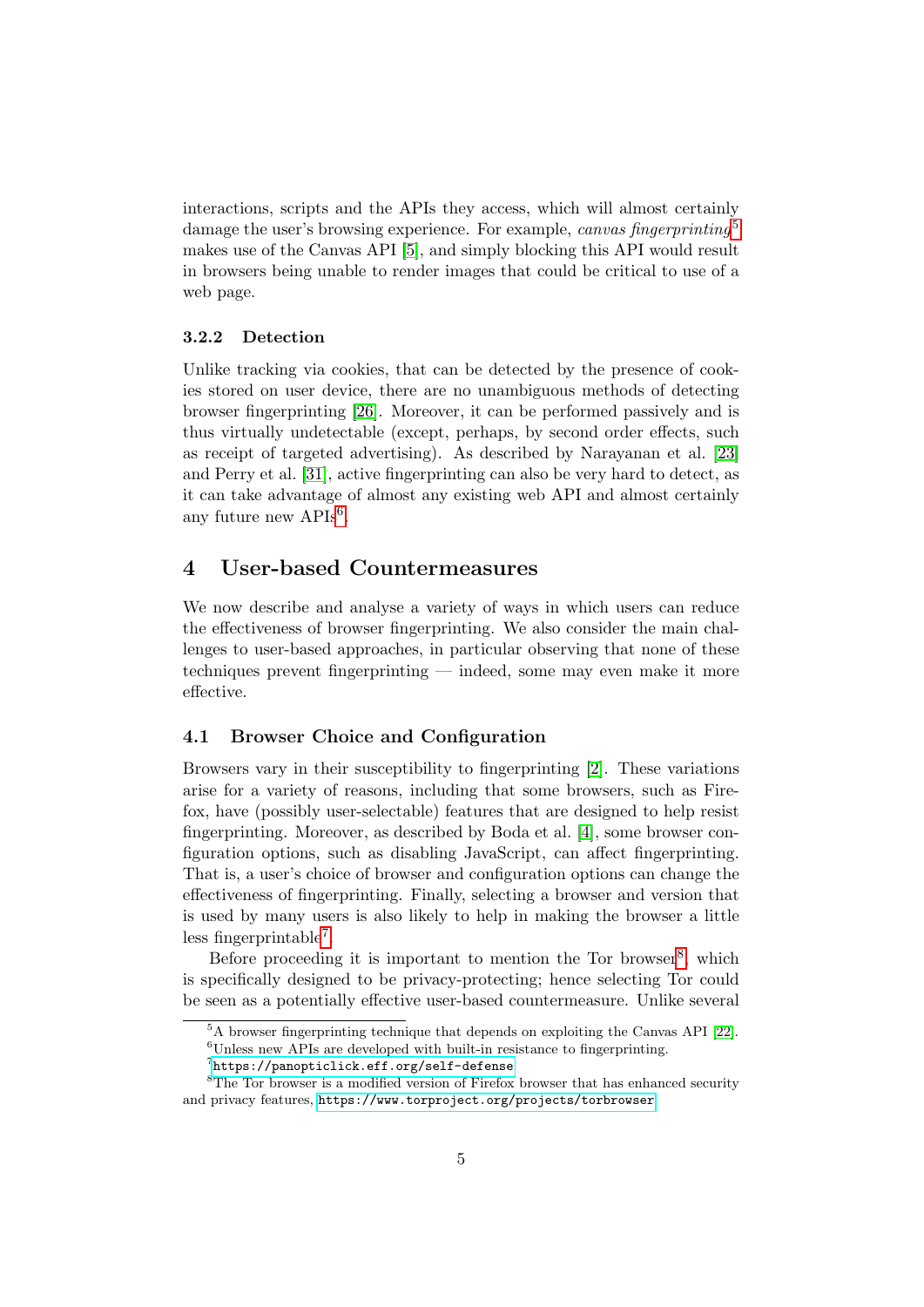widely-used browsers, the Tor browser includes by default a range of features intended to counter fingerprinting. These include using a fixed set of system colours, disabling plugins by default, limiting the number of fonts a document is allowed to load, and disallowing read access to canvas-rendered images unless express permission is granted by the user<sup>[9](#page-0-0)</sup>.

However, use of the Tor browser has a number of serious practical drawbacks including a seriously compromised browsing experience [\[16\]](#page-20-4), one aspect of which is a slow browsing speed; there are also relatively few users (less than  $1\%$  of web users employ the Tor browser<sup>[10](#page-0-0)</sup>) which might itself make fingerprinting possible because of the fingerprintability paradox (see [4.3\)](#page-6-0). Tor also possesses other serious usability issues: it breaks some websites, some websites opt to block Tor clients, and changes in IP address negatively affect the localized web browsing experience. Another example of a usability issue arises when Tor advises a user against maximizing the browser window via an in-browser notification. This is intended to keep the window at the default size and thereby the same size as other Tor users, hence preventing websites from learning the device's display size. Whilst this reduces browser fingerprintability, it will clearly have a negative effect on the user experience.

More generally, making attributes the same across multiple browser instances and hence reducing their uniqueness would make fingerprinting more difficult. However, it is also likely to damage the user experience by preventing the website tailoring its site to match the characteristics of the user device [\[31\]](#page-21-3). These serious disadvantages mean that the Tor browser is unlikely ever to be widely adopted, and hence cannot be seen as generally applicable a means of controlling fingerprinting.

#### <span id="page-5-0"></span>4.2 Browser Extensions

Apart from the fundamental choice of browser, the main option for users wishing to limit the effectiveness of browser fingerprinting is to install one or more special-purpose browser extensions. As noted in Section [3.1,](#page-2-2) a number of such extensions exist, and we now consider these extensions in greater detail.

We were unable to find any detailed and generally applicable evidence regarding the relative effectiveness of the existing extensions; however they all seem to share common weaknesses. The limited effectiveness of some individual extensions has been evaluated in controlled environments, including by Nikiforakis et al. [\[27\]](#page-21-4) and Luangmaneerote et al. [\[21\]](#page-20-2). It seems unlikely

 $^{9}$ <https://www.torproject.org/projects/torbrowser/design> [accessed 13/02/2019].

 $10$ Estimated by comparing the number of Tor browser clients during January 2019 as reported on <https://metrics.torproject.org> with the total number of web users reported on <http://www.internetlivestats.com/internet-users>.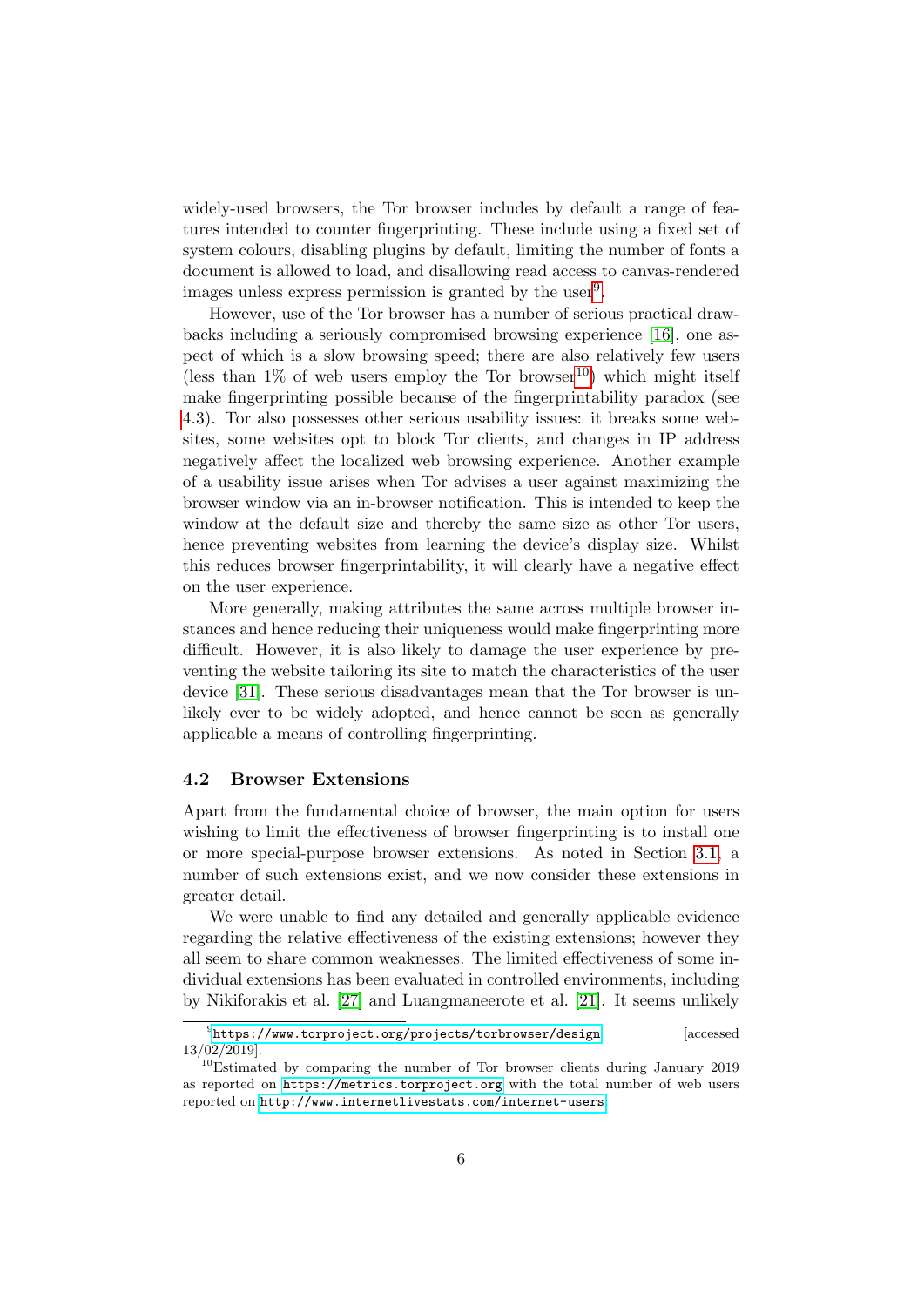that a single extension is able to completely prevent fingerprinting, given the multiplicity of fingerprinting approaches, potentially including methods not in the public domain. Furthermore, there is no known method of learning whether extensions that counter certain fingerprinting techniques are in fact able to prevent real-world fingerprinting. This is especially apparent given that it is not always possible to detect when fingerprinting is occurring in the first place [\[1\]](#page-18-4).

We also observe that some extensions not specifically designed for the purpose can nonetheless reduce the effectiveness of fingerprinting, as a byproduct of their intended functionality. One such example is  $N$ oScript<sup>[11](#page-0-0)</sup>, that controls which scripts deployed by a visited website are allowed to run on the browser; depending on its configuration it might prevent execution of scripts used for browser fingerprinting. However, in this study we only consider purpose-built anti-fingerprinting extensions.

We next briefly review the three main techniques employed by the antifingerprinting browser extensions of which we are aware. We consider the limitations they all share in Section [4.3](#page-6-0) below.

- Script Blocking: this works by blocking suspected fingerprinting scripts. One example of an extension adopting this approach is Pri- $vacyBadger^{12}$  $vacyBadger^{12}$  $vacyBadger^{12}$ , developed by the Electronic Frontier Foundation. It detects canvas fingerprinting and prevents third-party scripts that deploy it from executing.
- Attribute Spoofing: extensions that use this technique attempt to prevent fingerprinting by constantly spoofing browser/platform attributes. Examples of extensions using this approach include: PriVaricator (due to Nikiforakis et al. [\[25\]](#page-21-5)), FPRrandom (due to Laperdrix et al. [\[18\]](#page-20-5)), FPGuard (due to FaizKhademi et al. [\[9\]](#page-19-4)) and an unnamed extension due to Fiore et al. [\[13\]](#page-19-5). FP-Block, due to Torres et al. [\[36\]](#page-22-0), also fabricates some browser attributes, but it also blocks some scripts. That is, it employs both script blocking and attribute spoofing.
- Data Blocking: this involves blocking the retrieval of attributes that might be used for fingerprinting from the browser. This approach is used by  $FingerprintAlert^{13}$  $FingerprintAlert^{13}$  $FingerprintAlert^{13}$ .

#### <span id="page-6-0"></span>4.3 Limitations

The main disadvantage of user-based countermeasures is that they all depend, to a limited extent, on manipulating or blocking data sent by the

 $^{11}$ <https://noscript.net>

<sup>12</sup><https://www.eff.org/privacybadger>

 $^{13}$ <https://addons.mozilla.org/en/firefox/addon/fingerprintalert/>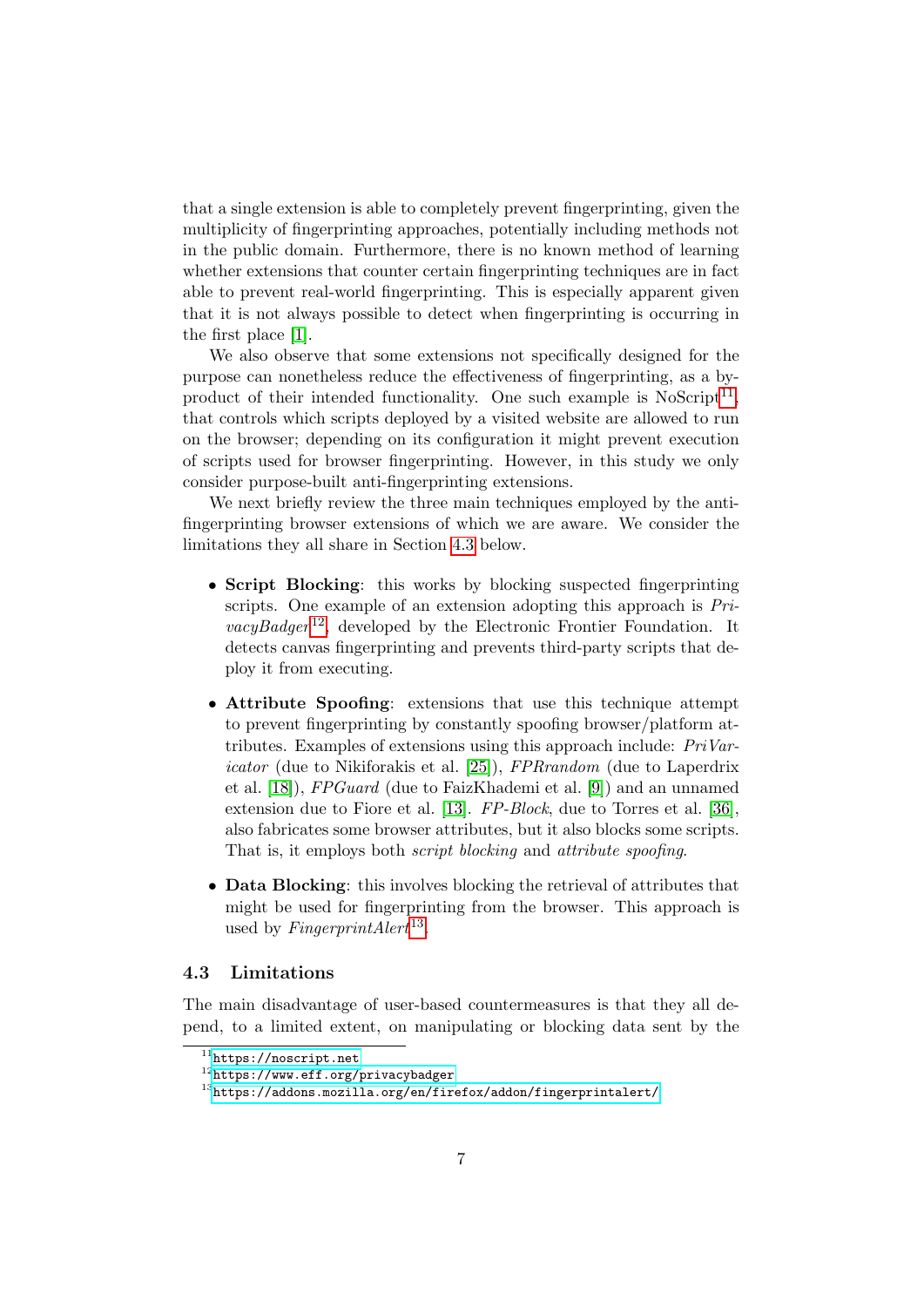browser to remote web servers. This gives rise to several limitations, which we now discuss.

- Limitation of Browser Choice: although browsers vary in their fingerprintability, they still exhibit a large number of fingerprintable attributes. Perhaps this is less true for privacy-hardened browsers such the Tor browser but it comes at the cost of a compromised browsing experience.
- Limitation of Extensions: browser extensions can customize the attributes and behaviour of a browser. However, their ability to modify behaviour is by definition limited to what browser vendors allow. This means that browser extensions cannot replace vendor-implemented measures that enhance the privacy properties of their browsers.
- Compromised Browsing Experience: many browser-based countermeasures compromise the browsing experience in some way [\[21\]](#page-20-2). This is especially true when such countermeasures block certain scripts or spoof properties that may be important for the functionality of a visited website. There is also the possibility of a false positive, i.e. an incorrectly detected fingerprinting attempt, breaking some "innocent" websites.
- Fingerprintability Paradox: this a phenomenon that has been widely discussed — see, for example, Eckersley  $[7]$  and Torres et al. [\[36\]](#page-22-0). The term captures the fact that measures taken to reduce browser fingerprintability can unintentionally create a new source of fingerprinting. A simple example arises where an anti-fingerprinting browser extension that is only installed in a small number of devices can be detected by a web server. That is, the presence of the extension is itself an attribute that can contribute to fingerprinting. This is a special case of what to refer to as detection of defence, where the deployment of a countermeasure can be detected and can be used to contribute to fingerprinting [\[26,](#page-21-2) [35\]](#page-22-1). This problem is especially significant if the number of users of the countermeasure is relatively small.

A related but distinct issue arises from the deployment of a browser extension that spoofs browser attributes for anonymization purposes but as a result exhibits a set of browser characteristics that is unrealistic or rare. This behaviour can be used to make a browser more identifiable. Further, Vastel et al. [\[37\]](#page-22-2) argue that some countermeasures potentially make browsers more fingerprintable since both spoofed and correct browser attributes can be discovered, e.g. using two different APIs. Finally, it has also been observed by Perry [\[30\]](#page-21-1) that privacycautious users who opt to enable the Do Not Track  $(DNT)^{14}$  $(DNT)^{14}$  $(DNT)^{14}$  option in

 $14$ DNT is a standard browser feature that sends a request to websites that the browser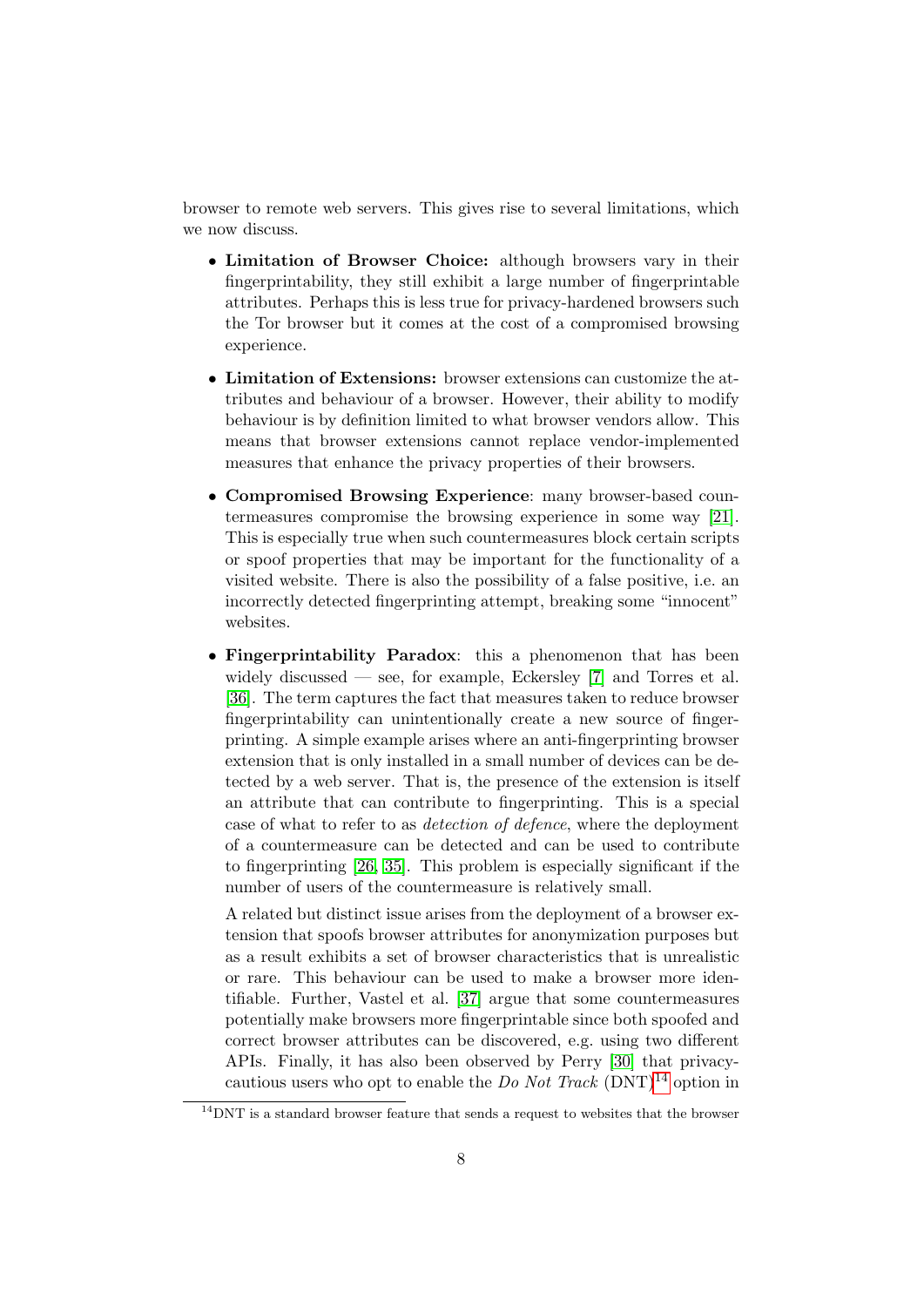their browsers increase their fingerprintability surface by doing so. In fact, the DNT option is no longer officially endorsed by the W3C [\[33\]](#page-22-3); while it is still supported by some browsers, Apple has announced<sup>[15](#page-0-0)</sup> that version 12.1 of its Safari browser will drop support.

## <span id="page-8-0"></span>5 Browser-based Countermeasures

We next discuss the various countermeasures that could be implemented by browser vendors, as well as the associated challenges.

#### <span id="page-8-1"></span>5.1 Reducing the Fingerprinting Surface

Having browsers exhibit similar information wherever possible would help limit fingerprinting [\[6,](#page-19-1) [11\]](#page-19-3). For example, the HTTP user agent header field is an important source of information for fingerprinting [\[14,](#page-19-6) [38\]](#page-22-4) since as currently implemented it contains many browser and platform details, including full details of the browser version and, in some mobile browsers, the mobile phone model [\[2\]](#page-18-2). Restricting the information included to only what is vital for the functioning of websites would clearly help reduce its utility for fingerprinting, whilst not affecting its usefulness for tailoring website content.

Currently, the specifics of API implementation are typically left to browser vendors, which increases their usefulness for fingerprinting by enabling one browser to be distinguished from another through minor implementation differences [\[23\]](#page-21-0). However, if the standards included enough details to ensure these APIs are implemented in a way that would make browsers indistinguishable, then this would in turn limit fingerprinting effectiveness.

One of the methods used by some browsers (e.g. Firefox) to limit fingerprinting is attribute spoofing (as used in anti-fingerprinting extensions, cf. [4.2\)](#page-5-0). However, as discussed in Section [4,](#page-4-0) attribute spoofing can seriously damage the user experience, and may also have a computational cost. Thus, whilst attribute spoofing may be necessary as a short-term expedient, in the longer term arranging for as much cross-browser attribute uniformity as possible is clearly a preferable approach [\[31\]](#page-21-3). As a result, it is likely that browsers that resort to spoofing are doing so as a temporary measure, as achieving behavioural uniformity would require, a currently absent, consensus amongst browser vendors.

In conclusion, and as recommended by RFC 6973 [\[11\]](#page-19-3), it would be highly desirable for browsers to minimize the information content of browserretrievable attributes to that needed to deliver the user experience, whilst

user does not wish to be tracked [\[33\]](#page-22-3).

 $^{15}$ [https://developer.apple.com/documentation/safari\\_release\\_notes/safari\\_](https://developer.apple.com/documentation/safari_release_notes/safari_12_1_release_notes)

[<sup>12</sup>\\_1\\_release\\_notes](https://developer.apple.com/documentation/safari_release_notes/safari_12_1_release_notes) [accessed 13/02/2019]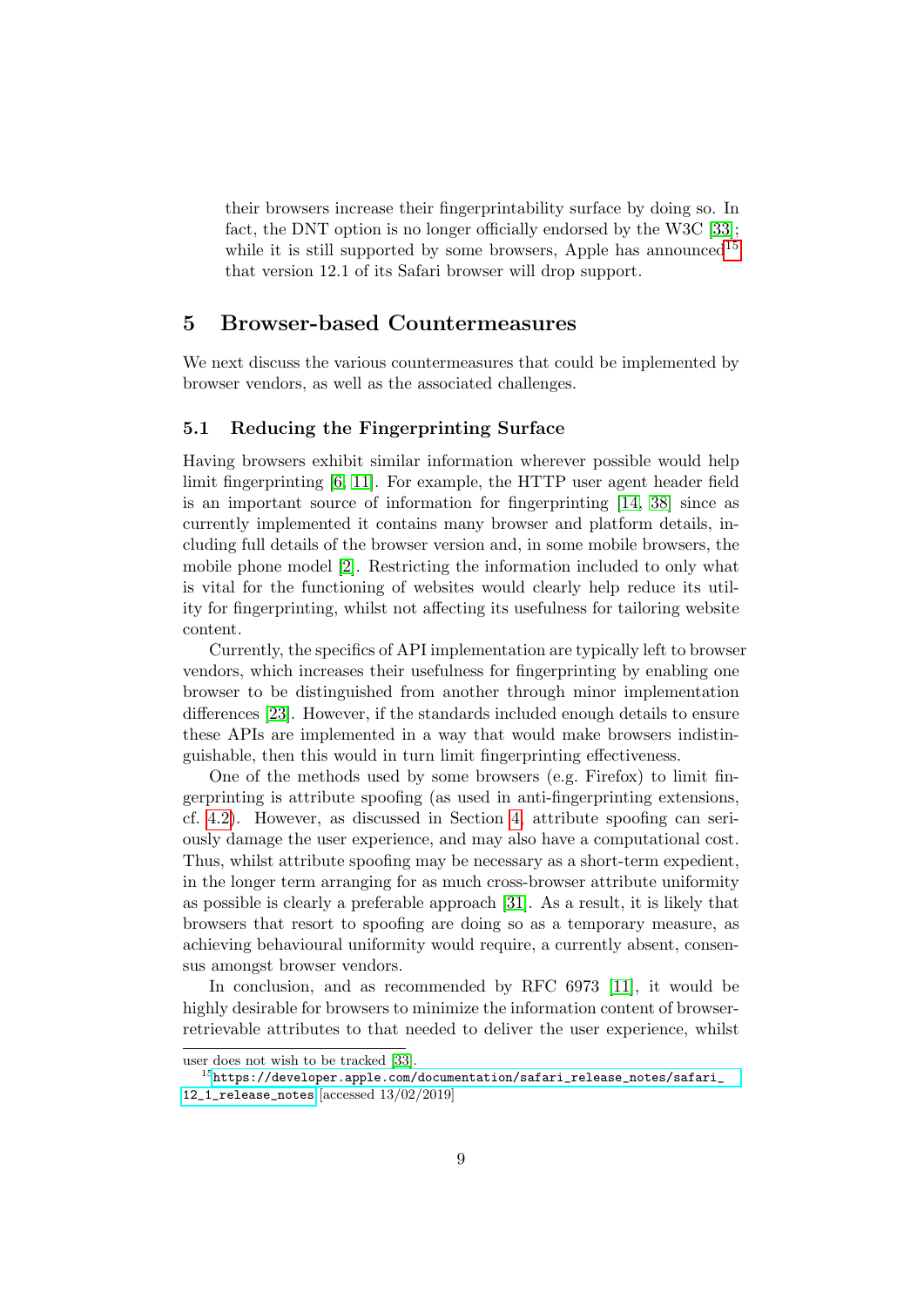also working to remove unnecessary differences in browser behaviour, including the order and presence of HTTP fields. Such changes could make a significant difference to the effectiveness of fingerprinting, with no obvious disadvantages in terms of the delivery of web content.

#### 5.2 Context-based API access control

If browsers could be designed to control access to certain APIs based on the context, this would be very useful in controlling fingerprinting. For example, and as demonstrated by the *Fingerprintability* test web page<sup>[16](#page-0-0)</sup>, the client platform private IP address can be exposed via the WebRTC API. The specific feature of WebRTC that reveals the IP address is intended for video chat purposes. Currently, again as shown by Fingerprintability, this API can be accessed in many widely-used browsers regardless of whether or not video conferencing is taking place (or even without prompting the user). Hence (by some means) restricting access to the WebRTC API to video chat sites would clearly be beneficial in limiting fingerprinting.

There are many other examples of APIs whose use could be limited with similar benefits, such as access to processing and graphics hardware information through the WebGL  $API<sup>17</sup>$  $API<sup>17</sup>$  $API<sup>17</sup>$  in cases where it is not used to render any graphics. Analogously, since tracking is mostly performed by third parties, it would be very helpful if third-party scripts were prevented from accessing any API unless there is a clear reason for its use by a party other than the visited website [\[31\]](#page-21-3).

#### 5.3 Deprecate/Limit Unnecessary APIs

There is a need for the set of standardized APIs to be revisited and pruned where possible, since some APIs are apparently almost exclusively used by fingerprinters [\[31\]](#page-21-3). Of course, such APIs were not developed for fingerprinting purposes. Supporting this, Snyder et al. [\[34\]](#page-22-5) have shown that many APIs are not utilized by any of top 100,000 visited websites. Such lightly used APIs create avoidable fingerprinting opportunities. Removing such APIs, or at least limiting their functionality, would therefore limit fingerprinting with minimal impact on the user experience. Two examples of such APIs are as follows.

• As noted by Olejnik et al. [\[29\]](#page-21-6), the battery API is almost solely used for fingerprinting purposes. This API allows websites to detect the battery level of the client's device and optionally adjust website content to reduce battery-draining features if low battery levels are detected [\[17\]](#page-20-6). Safari never supported this API while Firefox did support it for a

 $^{16}$ [https://fingerprintable.org/webrtcleaks]( https://fingerprintable.org/webrtcleaks)

<sup>&</sup>lt;sup>17</sup>A web API that renders 2D and 3D graphics on supported browsers.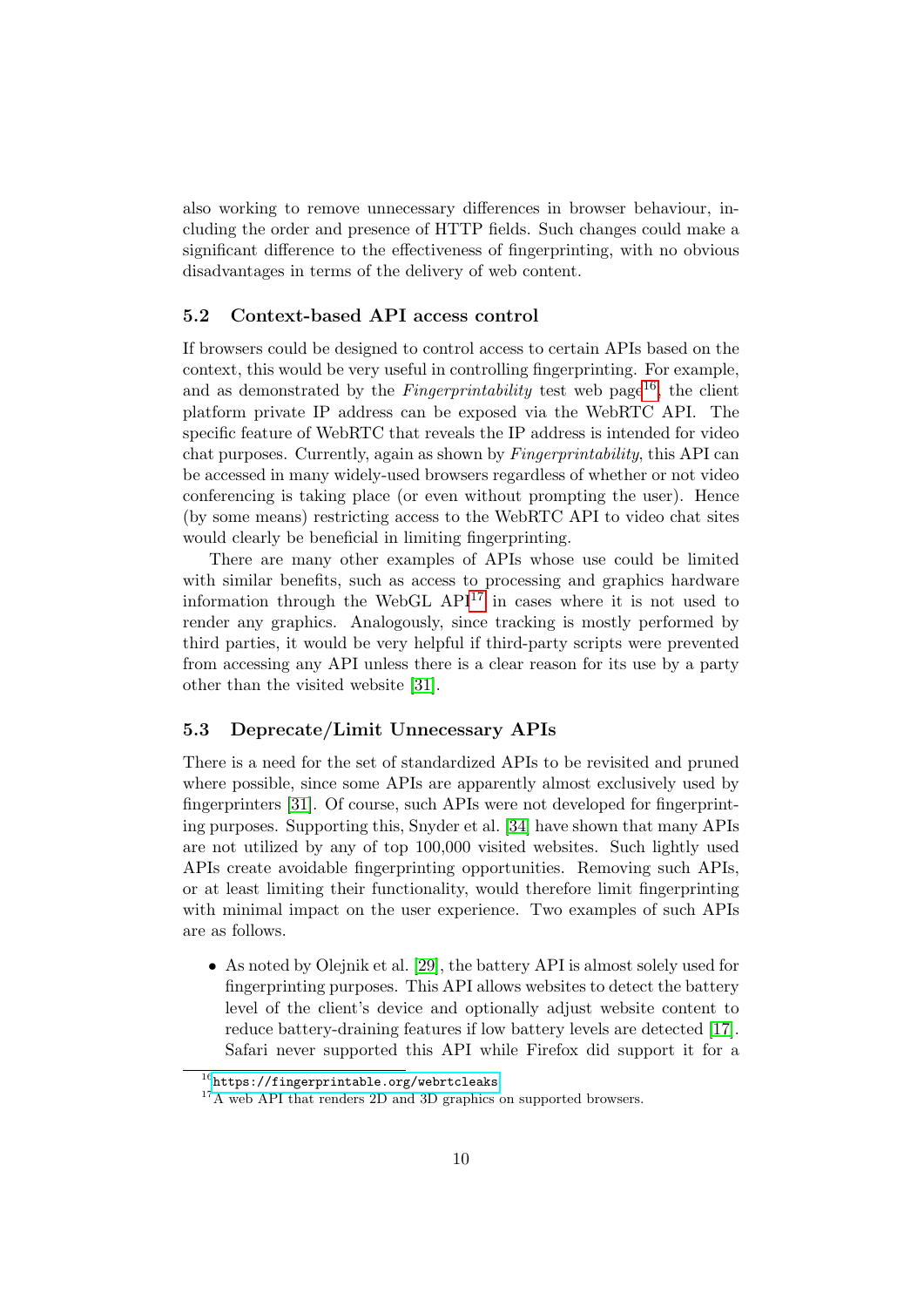while but deprecated it in 2017 (possibly because of privacy issues). This move was followed by several other browser vendors. At the time of writing, Chrome is the only one of the top five browsers that still supports this API.

• An example of an API with features which seem primarily useful for fingerprinting is provided by the Canvas API, that enables a website to specify an image in code form (reducing data transfer requirements). Mowery and Shacham [\[22\]](#page-20-3) showed that browsers and platforms vary in how they render canvas images. This is made valuable for fingerprinting by an API feature that allows a website to retrieve the canvas-rendered image<sup>[18](#page-0-0)</sup>. Disabling this latter feature would remove the fingerprinting function without preventing use of the API for its intended purpose.

#### 5.4 Alerts and Prompts

As noted by Doty [\[6\]](#page-19-1) and Fette and Melnikov [\[11\]](#page-19-3), it would enhance user control if users were made aware whenever a browser detects behaviour which suggests fingerprinting is being performed. In addition, it would also be helpful if users could be given the means to control such behaviour. Of course, as we have discussed above, reliably detecting fingerprinting is a hard problem. However, it might be possible to detect when a website is collecting information which is apparently unrelated to the information being served to the user. This could, perhaps, involve the use of machine learning techniques.

Examples of possible controls that could be given to users when a website is detected collecting fingerprintable data include:

- blocking the data collection;
- anonymizing the collectable data by spoofing or removing unique values;
- allowing users to **select** what data can be collected by a visited website.

Even if it is not possible to control the potential fingerprinting, it would help if users could be notified when such activity, e.g. involving the Canvas API, is detected. To a limited, and varying, extent this is implemented in both the Safari and Tor browsers. However, browser vendors need to be wary of *warning fatigue* [\[31\]](#page-21-3), as over-frequent alerts might cause users to pay less attention to prompts and click on them without considering their content. Usefully, the number of times a user is prompted could be reduced if

<sup>&</sup>lt;sup>18</sup>The API allows the retrieval of the binary pixel data of the rendered image by the visited website [\[22\]](#page-20-3)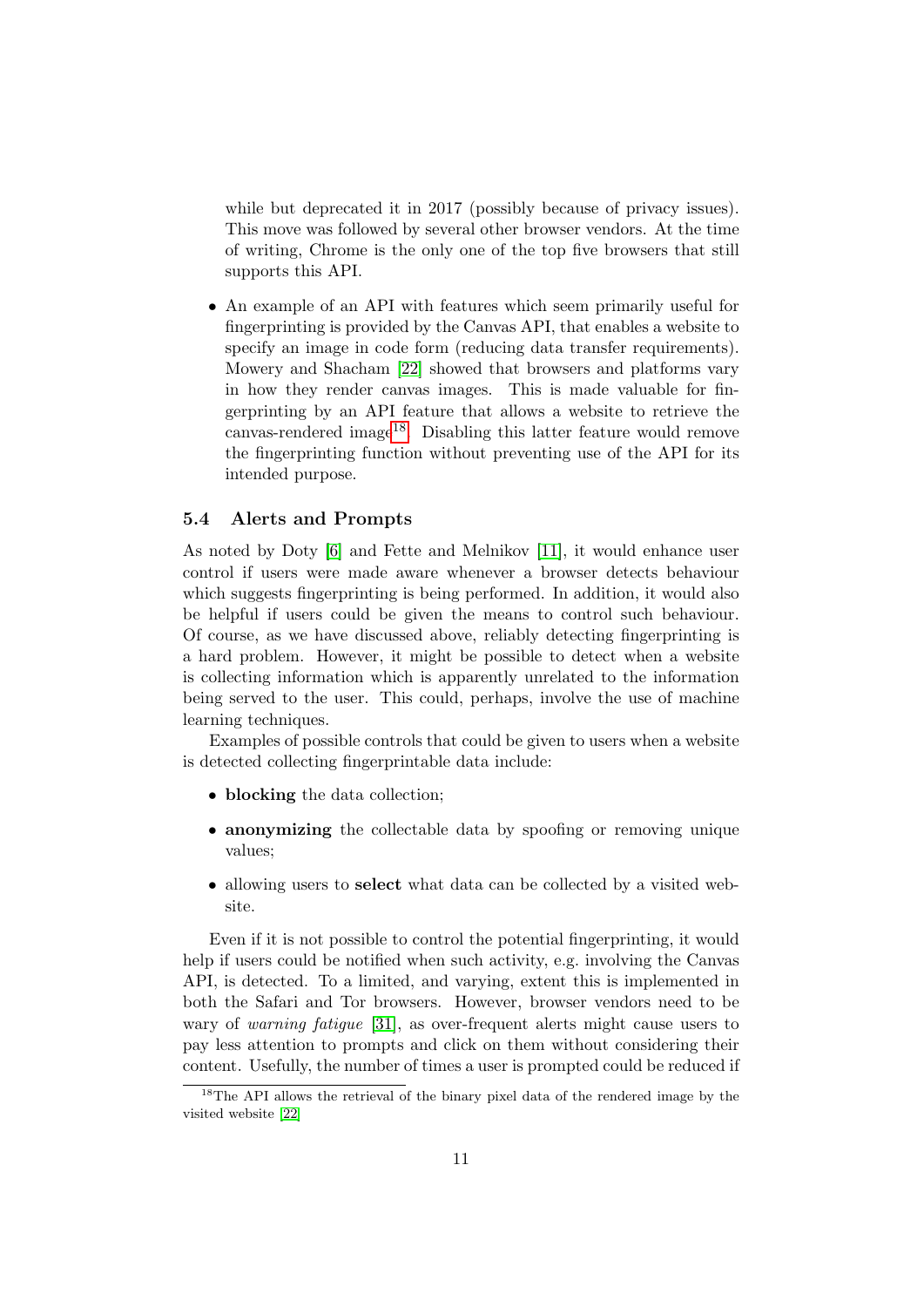appropriate options were made available to users, such as enabling/disabling prompts, blacklisting, and automatically blocking certain third-party interactions. Moreover, prompts could be reduced if users were prompted only when suspicious behaviour is detected. An example of such suspicious behaviour would be a website that attempts to retrieve the canvas-rendered image while the image itself cannot be seen by the user because it is invisible or too small.

In a small investigation we found that none of the top four desktop browsers<sup>[19](#page-0-0)</sup> (i.e. Chrome, Firefox, Internet Explorer and Edge) alert users when a visited website performs actions typical of fingerprinters, nor do they appear to incorporate any specific measures to prevent fingerprinting<sup>[20](#page-0-0)</sup>. By contrast, as discussed in [4.1,](#page-4-1) the Tor browser protects against canvas fingerprinting by default as it prompts users before allowing the retrieval of canvas-rendered images by a visited website.

#### 5.5 Reduction in API accuracy

Several studies (e.g. by Eckersley [\[7\]](#page-19-0) and Olejnik at al. [\[28\]](#page-21-7)) have suggested using a reduction in the accuracy and level of detail provided by a browser in order to help counter fingerprinting. As discussed in [5.1,](#page-8-1) reducing the level of detail in the HTTP header would significantly help in limiting fingerprinting. The reporting of constantly varying values, such as time, location and battery level could also be made less accurate to help prevent fingerprinting.

A further example of this type is provided by location information. Currently, all widely-used browsers prompt users to give permission if a website tries to access the location of the user. However, while the currently high level of accuracy obtainable (e.g. up to 4–5 metres) is likely to be necessary for applications such as satellite navigation, the need for such accuracy for most cases is arguable at best. Reducing the level of accuracy of the data provided, e.g. by enhancing the API to allow two or more levels of accuracy, could help limit fingerprinting. In addition to the prompt for user permission to access location information implemented by many browsers, the browser could also warn the user if a website is requesting highly-accurate location information.

#### <span id="page-11-0"></span>5.6 Secure Data Handling

As reported in a previous study [\[3\]](#page-18-0), potentially privacy-sensitive fingerprinting data is often retrieved from a browser in plaintext via HTTP. Browsers could usefully enforce the use of HTTPS for such information transfers,

<sup>&</sup>lt;sup>19</sup>The list of the most widely-used browsers was retrieved from  $https://www.$ [netmarketshare.com/browser-market-share.aspx](https://www.netmarketshare.com/browser-market-share.aspx) [accessed 01/10/2019].

 $20$ Firefox has a small set of configurable anti-fingerprinting settings; however, these are only likely to be employed by technically aware users.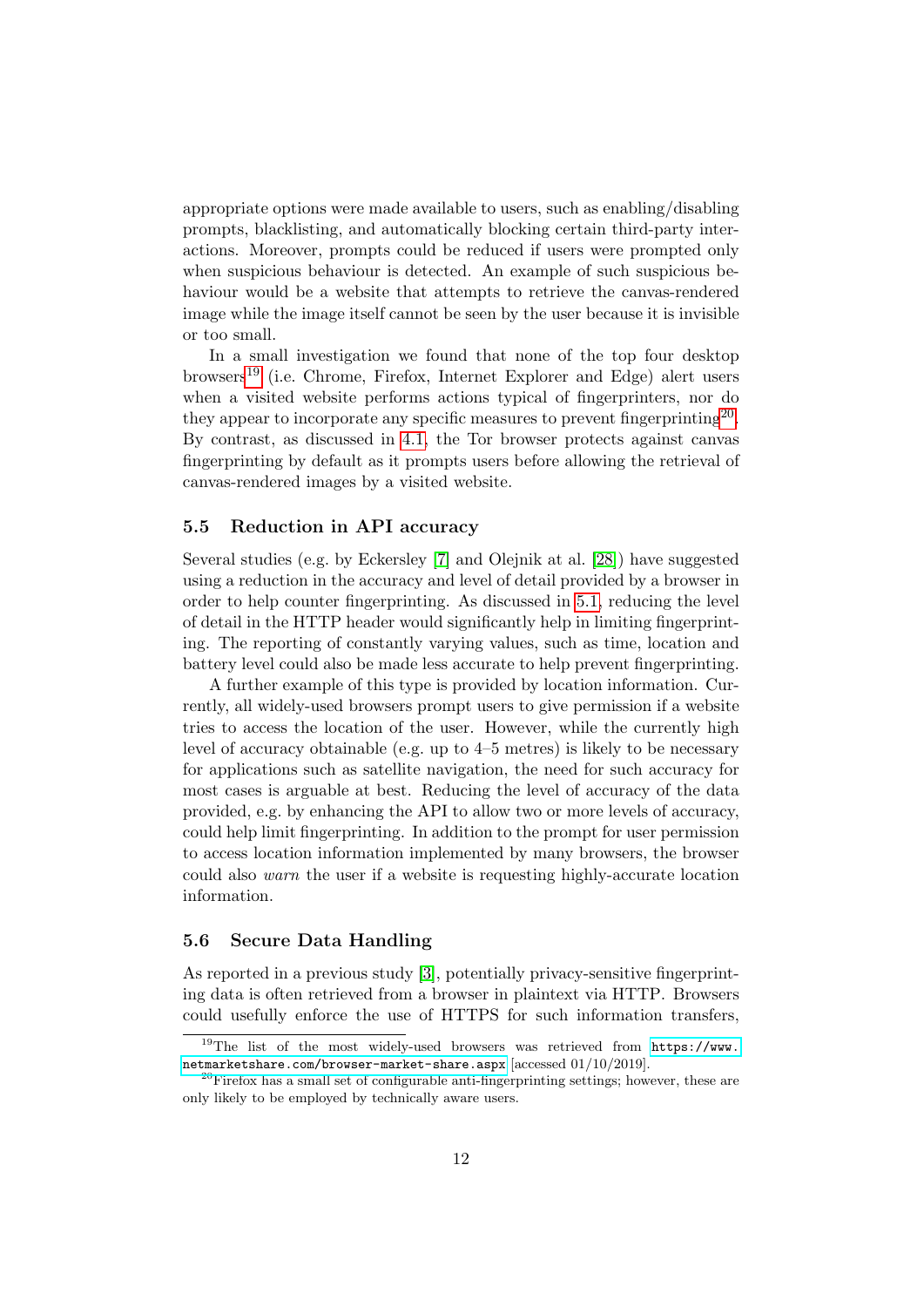as advised in RFC 6973 [\[11\]](#page-19-3). Currently, Chrome is the only browser that forces websites to use HTTPS in order to access the user location through the Geolocation  $API^{21}$  $API^{21}$  $API^{21}$ . However, this restriction is not extended to other APIs.

Currently, several browsers, e.g. Firefox, warn users if they are visiting a website not using HTTPS, and prompt users to deny transmission if they are about to submit information that does not use it. However, no warnings and almost no restrictions are in place if a script from a third-party website retrieves information via HTTP. This shortcoming clearly merits consideration by browser vendors.

#### <span id="page-12-2"></span>5.7 Challenges

Perhaps the main challenge for implementing browser-based countermeasures is to make browsers, wherever possible, behave indistinguishably to websites while keeping retrievable information to a minimum. Achieving the necessary agreement amongst competing vendor providers is likely to be difficult without enforcement by regulatory or standard bodies.

Another obvious challenge is ensuring changes implemented by browser vendors have minimal negative impact on the browsing experience of users. Achieving this is non-trivial given that, as discussed earlier, changes could include restricting APIs as well as occasionally prompting users.

Finally, some browser vendors might not wish to limit fingerprinting given that their parent companies apparently depend on it for their own services, such as providing web analytics and personalized online advertising [\[3\]](#page-18-0).

# <span id="page-12-0"></span>6 Making Browser Fingerprinting Unnecessary?

#### <span id="page-12-1"></span>6.1 A Different Approach

As noted briefly above, whilst browser vendors are in a strong position to decide how effective browser fingerprinting is, some of the key players in this space, notably Google, may be unlikely to take steps to limit it since they also appear to play a major role in browser fingerprinting [\[3\]](#page-18-0). That is, there is clearly a desire by key browser vendors to be able to track user behaviour. Indeed, to some extent this is necessary to enable these vendors to continue to support "free" (and highly valued) services, such as web search.

In this respect, it might be argued that trying to restrict cookies has been counter-productive for user privacy; at least cookies are, to a high degree, user-controllable, i.e. users can delete all cookies from time to time and thereby refresh their online identity. Exerting usage control is much more difficult when browser fingerprinting is employed for tracking, since as

 $^{21}$ [https://www.w3schools.com/html/html5\\_geolocation.asp](https://www.w3schools.com/html/html5_geolocation.asp) [accessed 18/02/2019]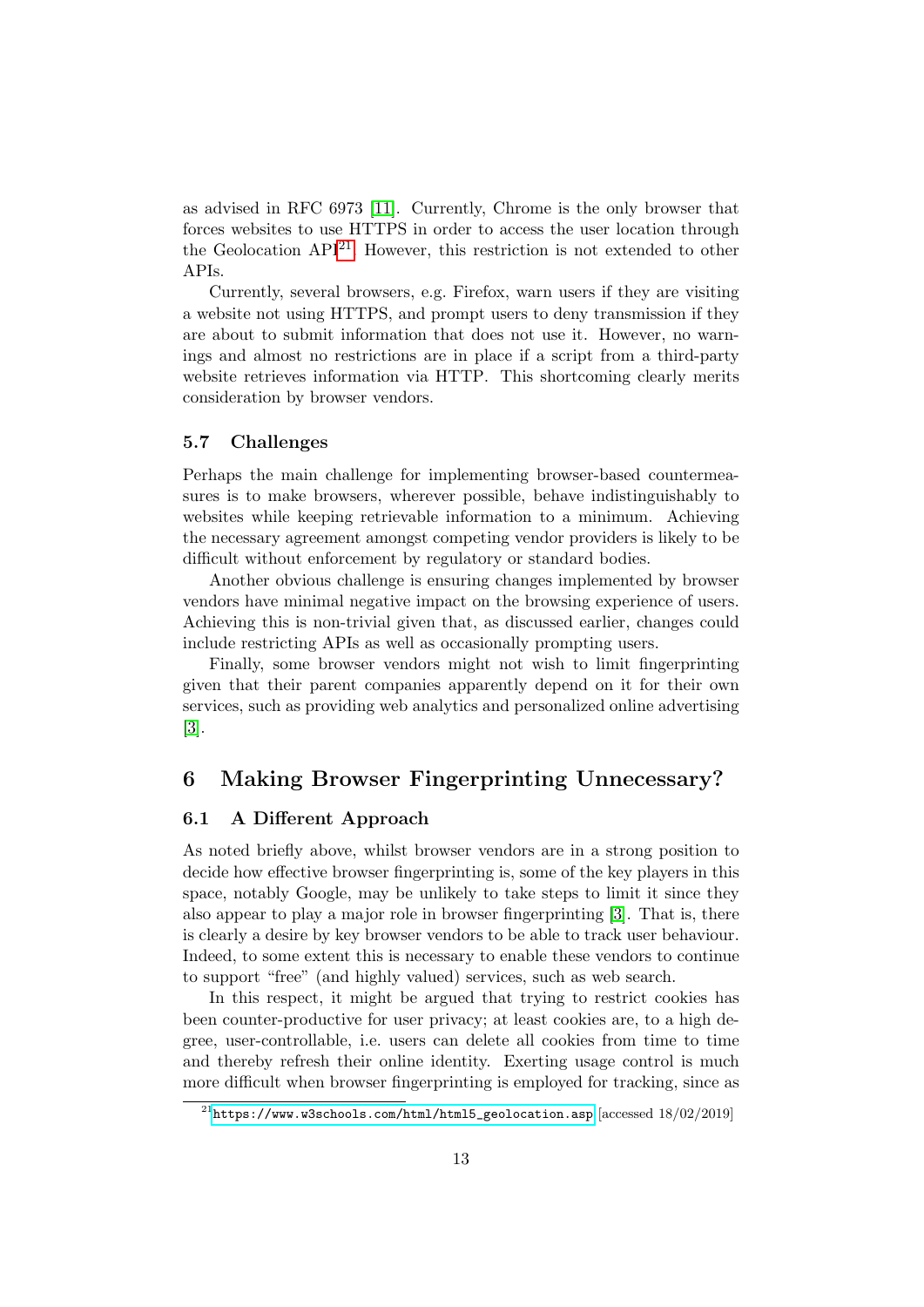we have argued it is far less controllable and far more privacy-damaging in that it retrieves a wide variety of information about a user's platform and browser configuration. That is, pressure to limit cookies may have encouraged trackers to adopt browser fingerprinting, with an associated worsening of end-user privacy protection.

Apparently, five years ago Google intended to replace the use of cookies with some form of browser-generated ID (confirmed by a Google official [\[15\]](#page-20-7)). However, no further information was ever made available. This apparently abandoned proposal suggests a possible new, and apparently paradoxical, approach to limiting browser fingerprinting. That is, if trackers can be offered a means of tracking browsers that is less privacy-damaging than browser fingerprinting, then browser vendors might be more willing to countenance adopting measures to reduce the effectiveness of fingerprinting.

Currently, operating systems such as Windows and Android support an advertising ID [\[32\]](#page-22-6). This serves as a unique identifier for the device/user for locally installed programs/apps to serve personalized ads. This ID can be reset, meaning that all previous associations are removed. This suggests a similar scheme in which a novel user-controllable ID is accessible by websites through browsers. This ID (which we call the Unique Browser Identifier (UBI)) would be managed by the browser itself, rather than the host operating system, since it is intended for use solely by the browser.

The main reason to introduce a browser-managed UBI is to provide a replacement for both cookies and browser fingerprinting for the purposes of tracking, e.g. for the support of personalized advertising. That is, by providing a legitimate, simple and user-controllable method of enabling tracking, the use of cookies and browser fingerprinting could be made redundant. Simultaneously with the introduction of the UBI, measures also need to be put in place to prevent trackers using both the UBI and browser fingerprinting (hence damaging privacy even further). This could be achieved by regulation and/or standardization, as well as by implementing the recommendations given in Section [5.](#page-8-0) Apart from making fingerprinting for tracking redundant, the UBI could also replace other existing uses of browser fingerprinting. In particular it could serve as an additional layer of authentication.

### 6.2 Configuring Identifiers

To ensure that the introduction of the UBI gives the user the control that is currently lacking with browser fingerprinting, browsers will need to enable users to limit access to the UBI (and reset it). It could be advantageous for a browser to support more than one UBI, for example one for personalization (e.g. for personalized advertising) and another for authentication purposes (e.g. as a factor in multi-factor authentication). This would allow the access settings for the various UBIs to be separately configurable. For example, a user might choose to allow third parties to have access to a personalization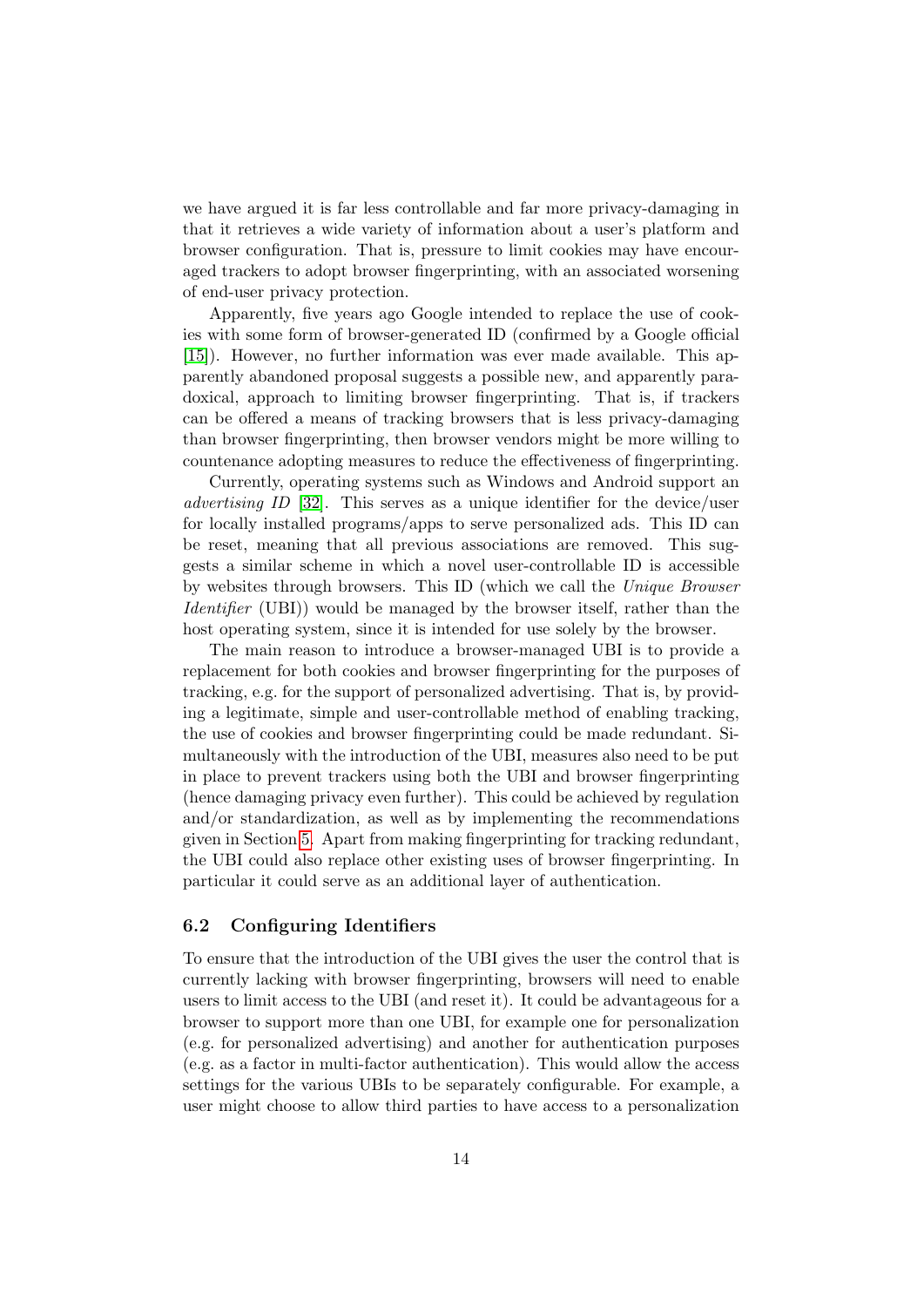UBI, e.g. as used for personalized advertising, and might also choose to automatically reset this UBI at fixed intervals (e.g. monthly). In parallel, an authentication UBI might be configured to only be available under very restricted circumstances, e.g. only to the site visited by the user and/or to a "login" web page and/or if the user gives explicit permission. UBIs, depending on their type, might also be unique per website, as opposed to being the same regardless of the retrieving party.

#### <span id="page-14-0"></span>6.3 UBI and Cookies

It could be argued that the functionality of a UBI could just as easily be implemented through the use of a special cookie. However, as we discuss below, there are a number of reasons why the UBI offers desirable features not accessible through the simple use of cookies. Of course the UBI would not replace cookies, as they serve as a means of adding state to HTTP, an otherwise stateless protocol.

One major difference between cookies and the proposed UBI is that the user has no means of controlling how cookies are used; all a user can do is have them deleted. By contrast, the UBI has a well-defined role and its use could be configured to meet user privacy requirements. That is, by providing explicit browser support for the UBI, its use can be controlled much more precisely than would be the case for cookies.

To help enable transparency of use and make websites accountable for their actions, browsers could usefully maintain a log of accesses to each type of UBI, e.g. including access date/time and accessing URL, just as is the case for cookies. However, unlike the case for cookies, it would also be helpful to log details of whether the requesting site is a third-party site, while also identifying the first-party site whose website contained the third-party link. Recording this additional information is made possible by implementing the UBI as a distinct browser feature.

Browsers should also enforce the use of HTTPS for UBI transfers, i.e. preventing access via HTTP. Currently, unless the appropriate flag is set, cookies can be transferred via HTTP, and transferring the UBI unencrypted would clearly be a privacy risk. It is interesting to observe that browser fingerprinting information is currently often transferred using HTTP (see [5.6\)](#page-11-0).

Currently the expiry date of cookies is controlled by the server that created them, whereas UBI expiry would ideally be user-controllable. Moreover, if a multi-UBI system was implemented, UBIs would serve a range of purposes, and their behaviour and handling could be managed individually.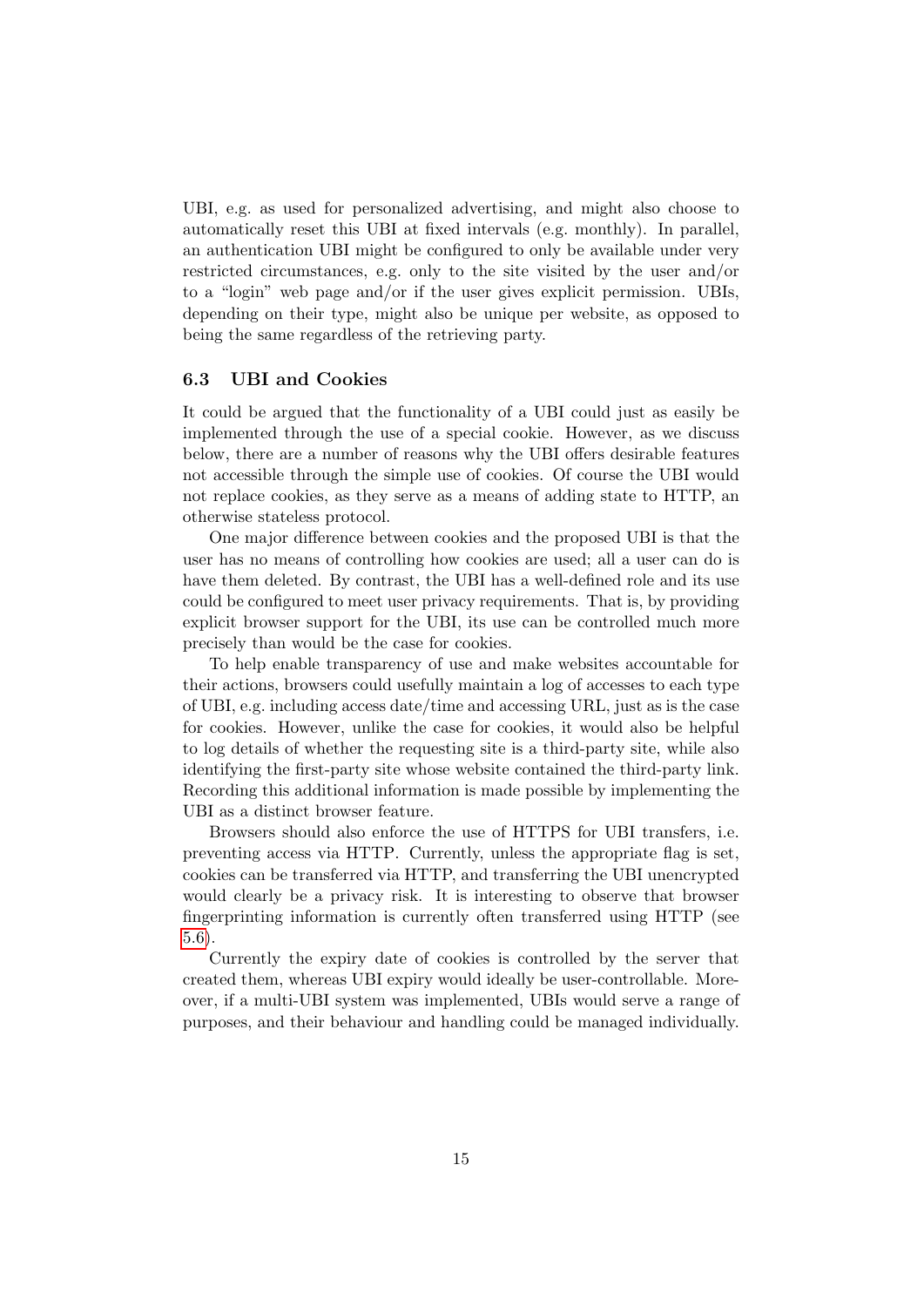#### 6.4 Privacy Considerations

Ideally, the use and functioning of a UBI should be standardized by an official body rather than being left to an initiative by a browser vendor. As mentioned in [6.1,](#page-12-1) Google considered replacing the use of cookies with a browser generated ID. Had such functionality been unilaterally added, perhaps with minimal user controls, it would potentially have given Google even greater control over online personalized advertising, to the detriment of user privacy, given that Google currently [\[8,](#page-19-7) [24\]](#page-21-8) also owns the largest shares of both online advertising and browser users.

It might be argued that potential sharing of a UBI amongst trackers might increase privacy concerns. Analogously, concerns about sharing of browser fingerprinting IDs have recently been expressed [\[10\]](#page-19-8). However, in the case of UBIs, this might be avoided if the recommendations below and those in [6.1](#page-12-1) and [6.3](#page-14-0) are followed.

To help minimize the threat posed to user privacy, we propose that the following rules governing UBIs should be enforced by the browser.

- UBI Access Control: users should have full control over the use of all UBIs. This can be through prompts as well as enabling blacklisting/whitelisting of websites. Usage control should include providing means to enable/disable UBI access to third party websites. Denied websites could be provided with a dummy ID to prevent them learning that the user has denied them access.
- UBI Reset: like the existing advertising IDs, UBIs should be resettable, allowing users to opt to be forgotten by all websites that possess any of the previous UBI(s).
- UBI Opacity: UBIs should be generated in a way that reveals no information about its platform/client, nor linking with previously generated values.

#### <span id="page-15-0"></span>6.5 Possible Issues

One possible criticism of the proposed UBI is that it could act as a sort of supercookie posing a significant threat to user privacy. The dangers can be seen by considering real-world use of advertising IDs (see [6.1\)](#page-12-1). Google has stated that an "advertising identifier must not be connected to personallyidentifiable information or associated with any persistent device identifier (for example: SSAID, MAC address, IMEI, etc.) without explicit consent of the user"<sup>[22](#page-0-0)</sup>. However, recent research suggests that there is significant abuse of IDs of various types to create a very persistent ID that defeats

 $^{22}$ <https://play.google.com/about/monetization-ads/ads/ad-id/> [accessed] 12/10/2019]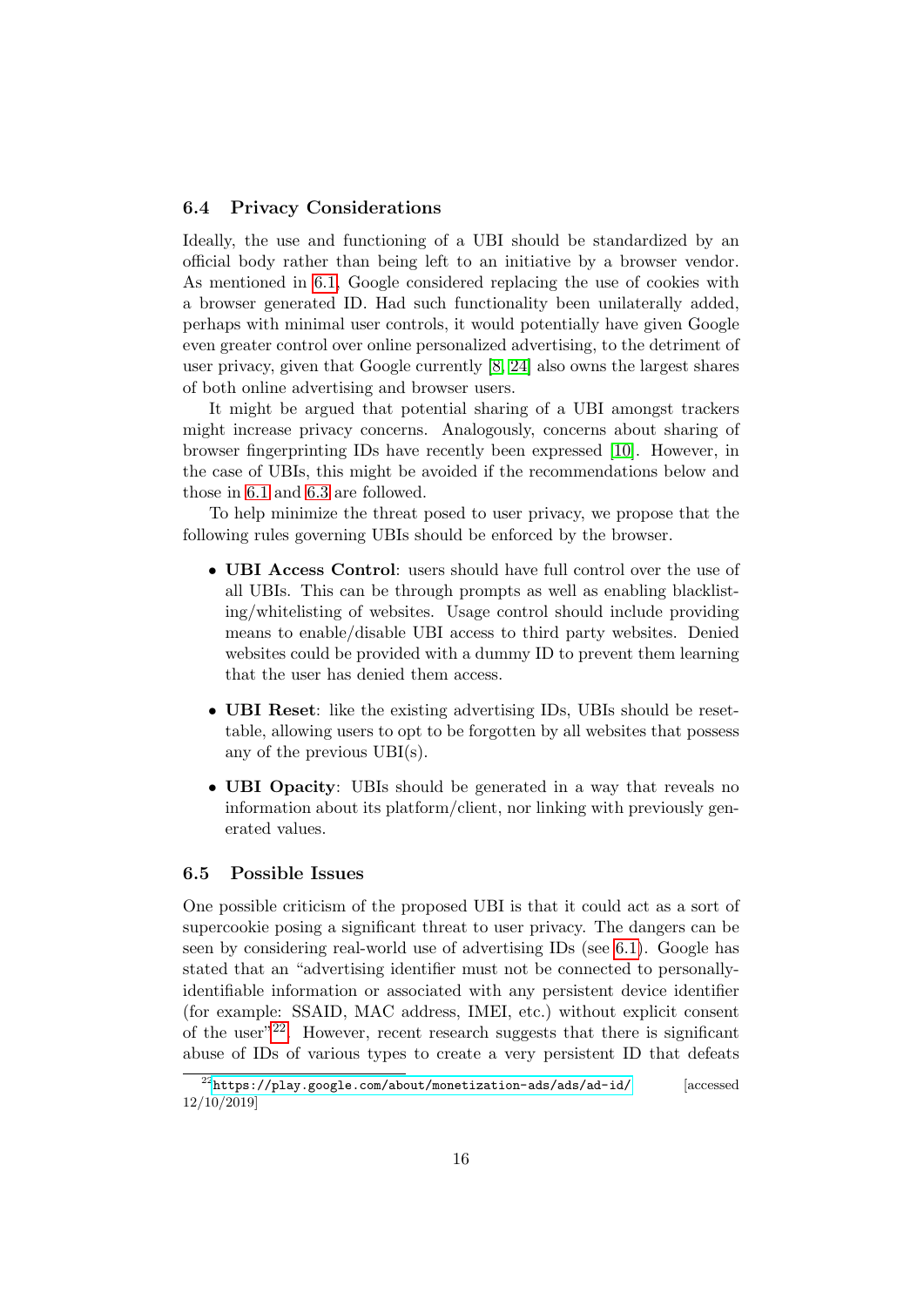the purpose of the advertising  $ID^{23}$  $ID^{23}$  $ID^{23}$ . This suggests that third parties cannot be trusted to obey limitations on ID use unless restrictions are enforced by the browser itself. There are also potential issues with "popup fatigue", if a user is continually being asked about the use of IDs. These issues will certainly need to be properly addressed before browser support for UBIs is introduced.

Moreover, as noted in [5.7,](#page-12-2) browser fingerprinting plays an important role in the difficult balance between user privacy and the need for websites to sell advertising to pay for otherwise "free" services. Advertisers wish to track users to enable them to provide better-targeted advertising, whilst at the same time users want greater privacy protection. Browser vendors have the power to limit fingerprinting, but the economic justification for dedicating resources to fix the privacy problems is lacking. Of course, the whole idea of the UBI is to help achieve a better balance; other possible attempts to improve the situation include solutions such as the basic attention token  $(BAT)^{24}$  $(BAT)^{24}$  $(BAT)^{24}$ . However, BAT aims to harmonize a currently dysfunctional ad-vertising ecosystem<sup>[24](#page-0-0)</sup>, while the main objective of UBI is to enable users to assert some control over online tracking, and that regardless of whether or not it is being used for advertising purposes.

# <span id="page-16-0"></span>7 Conclusions

#### 7.1 Browsers with Fingerprinting-Resisting Features

Some initial steps have been taken by certain browser vendors to tackle browser fingerprinting. However, these steps remain small and many browser vendors have not added any such features to their browsers. Firefox calls its techniques of this type *resistFingerprinting*. Using the term "resist" seems appropriate given that the measures certainly do not prevent it altogether. Firefox version 62 incorporates four options that can be enabled to resist fingerprinting, although some are disabled by default.

It seems that Firefox's fingerprinting features are not all listed or fully ex-plained on its website<sup>[25](#page-0-0)</sup>. One of these features prompts users if it detects potential canvas fingerprinting and another apparently reduces time-reporting precision. It is stated on Firefox's official website that the fingerprinting protection is still experimental and may negatively affect the browsing experience. Therefore, Firefox has opted not to make these options available in the main Options menu; instead, access is via the somewhat obscure advanced options, that are only accessible by typing about:config in the

 $^{23}$ <https://blog.appcensus.io/2019/02/14/ad-ids-behaving-badly/> [accessed 12/10/2019]

 $^{24}$ <https://basicattentiontoken.org> [accessed  $18/10/2019$ ]

<sup>25</sup><https://support.mozilla.org/en/kb/firefox-protection-against-fingerprinting> [accessed 12/10/2019]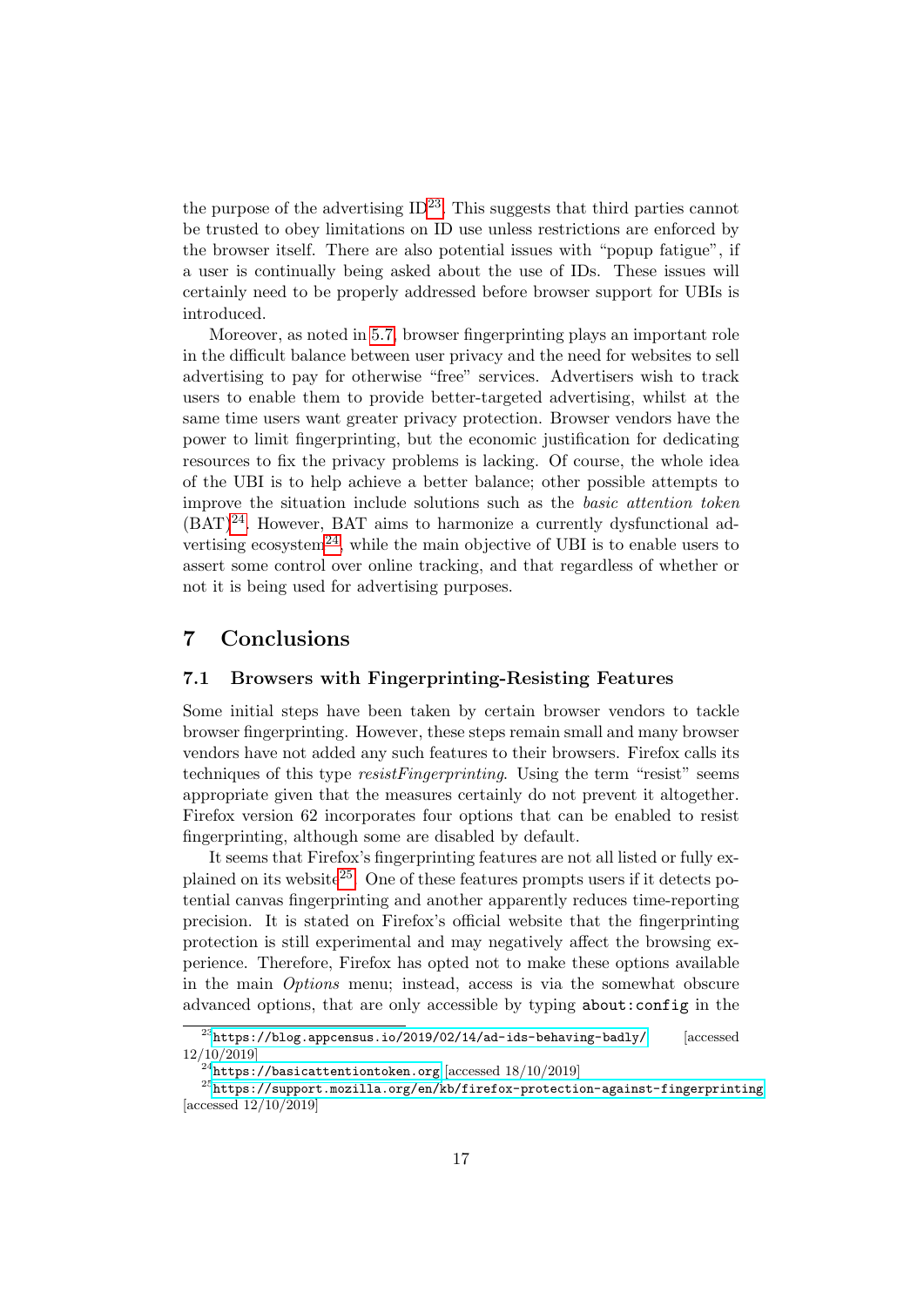address bar (see Figure [1\)](#page-17-0).

| about:config                                                     | $\times$                          |                                   |         |       |
|------------------------------------------------------------------|-----------------------------------|-----------------------------------|---------|-------|
| 奋                                                                | $\bigcup$ Firefox<br>about:config |                                   |         |       |
| resistFingerprinting<br>Search:                                  |                                   |                                   |         |       |
| Preference Name                                                  |                                   | <b>Status</b><br>$\blacktriangle$ | Type    | Value |
| privacy.resistFingerprinting                                     |                                   | default                           | boolean | false |
| privacy.resistFingerprinting.autoDeclineNoUserInputCanvasPrompts |                                   | default                           | boolean | true  |
| privacy.resistFingerprinting.reduceTimerPrecision.jitter         |                                   | default                           | boolean | true  |
| privacy.resistFingerprinting.reduceTimerPrecision.microseconds   |                                   | default                           | integer | 1000  |

<span id="page-17-0"></span>Figure 1: Firefox anti-fingerprinting options

Apart from these limited measures in Firefox, only Safari and the Tor browser appear to contain significant anti-fingerprinting features. Even in this case, only the latest Safari version (i.e. Safari 12) possesses such features. This leaves around more than  $90\%^{26}$  $90\%^{26}$  $90\%^{26}$  of web users without any default anti-fingerprinting protection. The Safari and Tor browser implementations of anti-fingerprinting measures differ, although both Safari and Tor are designed to make all versions indistinguishable.

### 7.2 A Possible Role for Regulation

As discussed in [5,](#page-8-0) a number of steps could be taken by browser vendors to make fingerprinting significantly less effective, including removing (or limiting) uncommonly used APIs and reducing API accuracy. The main question is how to persuade browser vendors to implement such steps. One possible route might involve some kind of regulation.

More than  $92\%$ <sup>[26](#page-0-0)</sup> of users use one of the five most widely used browsers, but trackers and the domains they use are very numerous. It therefore seems reasonable to focus more on controlling browser fingerprinting by regulating browsers rather than by regulating websites. Moreover, browsers act as a kind of middle man between websites and users, and can thus act as a type of privacy regulator [\[23\]](#page-21-0). However, it is important to note that some browser vendors also make extensive use of browser fingerprinting, and are thus likely to be reluctant to restrict it. Finally, despite the primary focus on browsers, the regulation of websites remains an important possibility, especially given that it appears that most tracking is performed by a limited number of third-parties [\[3\]](#page-18-0).

#### 7.3 Final Remarks

It is unlikely that browser fingerprinting (or variants of it) will disappear any time soon. Studies have shown that its deployment is increasing. Moreover,

 $^{26}$ <https://netmarketshare.com/browser-market-share.aspx> [accessed 15/10/2019]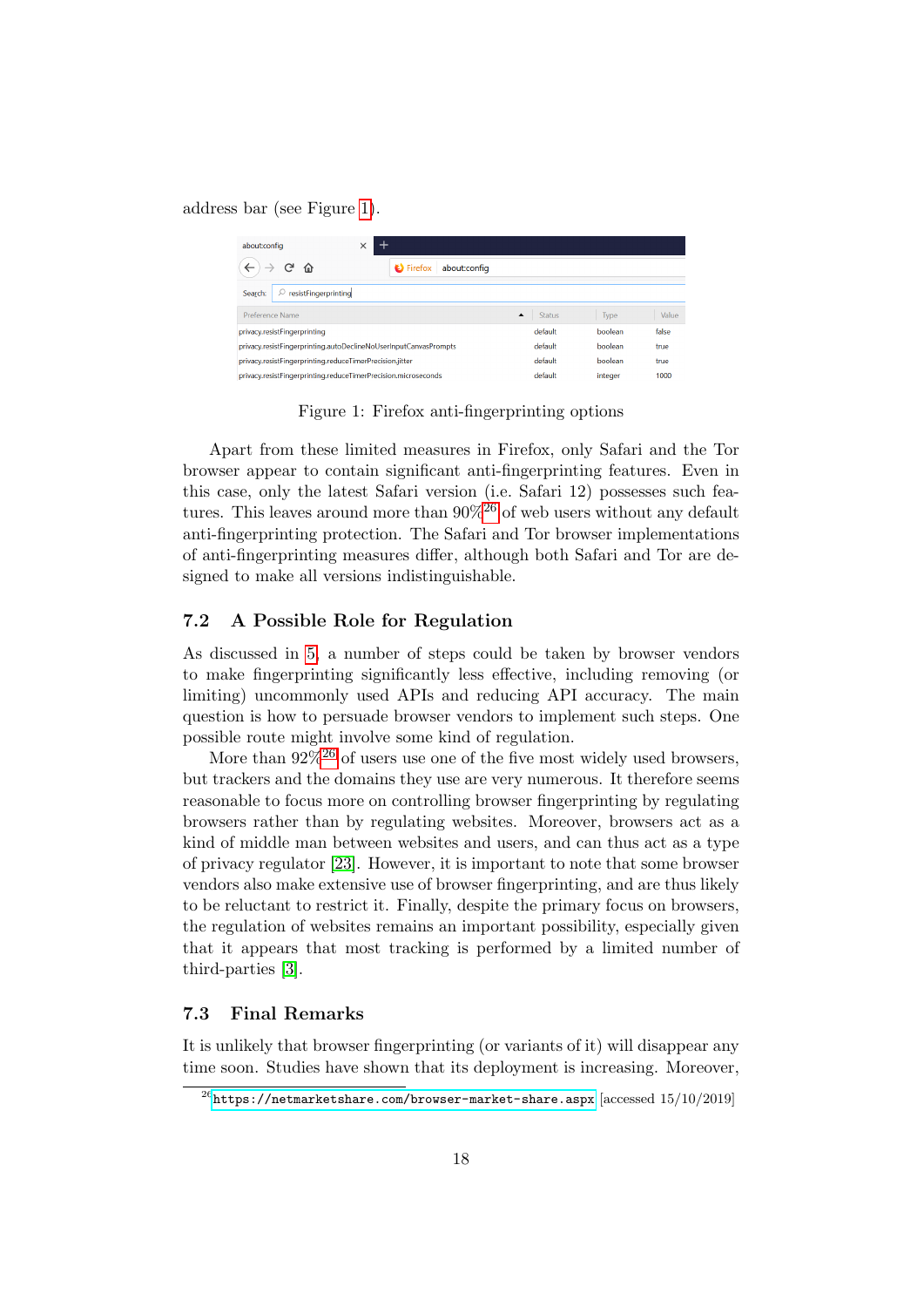the methods used to perform it are continually changing as browsers themselves evolve, making controlling it very difficult. Also, fingerprinting does have uses other than for tracking and so eradicating it without providing an alternative (e.g. as provided by UBIs) is likely to be infeasible in practice. In summary, it seems that unless effective alternatives are provided, preventing browser fingerprinting is likely to be impossible. Given the threat it poses to user privacy, this is clearly an important topic for future research.

## References

- <span id="page-18-4"></span>[1] Gunes Acar, Christian Eubank, Steven Englehardt, Marc Juárez, Arvind Narayanan, and Claudia Díaz. The web never forgets: Persistent tracking mechanisms in the wild. In Gail-Joon Ahn, Moti Yung, and Ninghui Li, editors, Proceedings of the 2014 ACM SIGSAC Conference on Computer and Communications Security, Scottsdale, AZ, USA, November 3–7, 2014, pages 674–689. ACM, 2014.
- <span id="page-18-2"></span>[2] Nasser Mohammed Al-Fannah and Wanpeng Li. Not all browsers are created equal: Comparing web browser fingerprintability. In Satoshi Obana and Koji Chida, editors, Advances in Information and Computer Security — 12th International Workshop on Security, IWSEC 2017, Hiroshima, Japan, August 30 – September 1, 2017, Proceedings, volume 10418 of Lecture Notes in Computer Science, pages 105–120. Springer, 2017.
- <span id="page-18-0"></span>[3] Nasser Mohammed Al-Fannah, Wanpeng Li, and Chris J. Mitchell. Beyond cookie monster amnesia: Real world persistent online tracking. In Liqun Chen, Mark Manulis, and Steve Schneider, editors, Information Security — 21st International Conference, ISC 2018, Guildford, UK, September 9–12, 2018, Proceedings, volume 11060 of Lecture Notes in Computer Science, pages 481–501. Springer, 2018.
- <span id="page-18-3"></span>[4] Károly Boda, Adám Máté Földes, Gábor György Gulyás, and Sándor Imre. User tracking on the web via cross-browser fingerprinting. In Peeter Laud, editor, Information Security Technology for Applications — 16th Nordic Conference on Secure IT Systems, NordSec 2011, Tallinn, Estonia, October 26-28, 2011, Revised Selected Papers, volume 7161 of Lecture Notes in Computer Science, pages 31–46. Springer, 2011.
- <span id="page-18-1"></span>[5] Rik Cabanier, Ian Hickson, Tom Wiltzius, Jatinder Mann, and Jay Munro. HTML canvas 2D context. W3C recommendation, W3C, November 2015. [http://www.w3.org/TR/2015/](http://www.w3.org/TR/2015/REC-2dcontext-20151119/) [REC-2dcontext-20151119/](http://www.w3.org/TR/2015/REC-2dcontext-20151119/).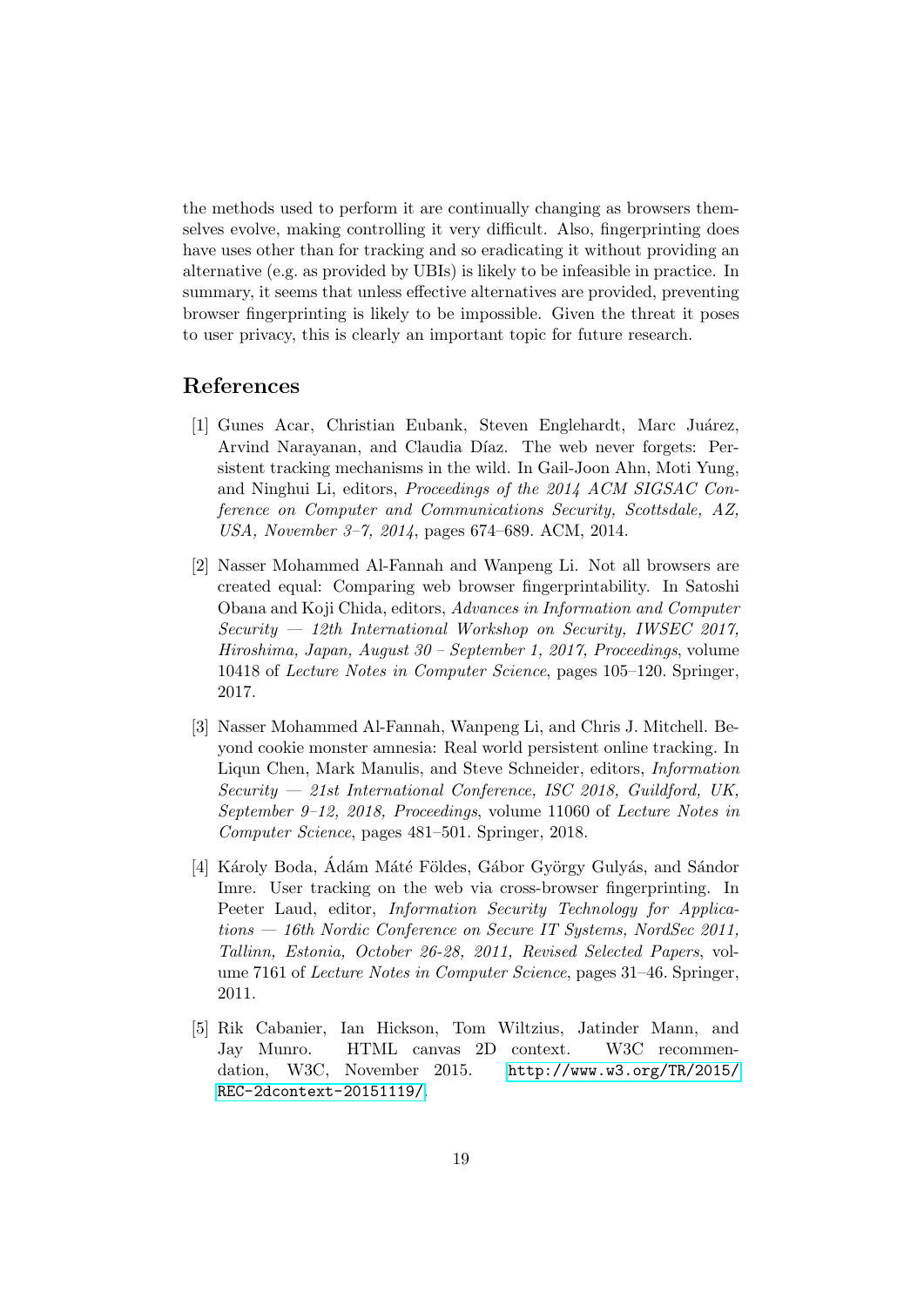- <span id="page-19-1"></span>[6] Nick Doty. Fingerprinting guidance for web specification authors (draft). W3C note, W3C, November 2015. [https://www.w3.org/TR/](https://www.w3.org/TR/fingerprinting-guidance/) [fingerprinting-guidance/](https://www.w3.org/TR/fingerprinting-guidance/).
- <span id="page-19-0"></span>[7] Peter Eckersley. How unique is your web browser? In Privacy Enhancing Technologies, 10th International Symposium, PETS 2010, Berlin, Germany, July 21-23, 2010. Proceedings, pages 1–18, 2010.
- <span id="page-19-7"></span>[8] eMarketer Inc. Global ad spending update. [https://www.emarketer.](https://www.emarketer.com/content/global-ad-spending-update) [com/content/global-ad-spending-update](https://www.emarketer.com/content/global-ad-spending-update), 2019. Online; accessed 25/02/2019.
- <span id="page-19-4"></span>[9] Amin FaizKhademi, Mohammad Zulkernine, and Komminist Weldemariam. FPGuard: Detection and prevention of browser fingerprinting. In Pierangela Samarati, editor, 29th Annual IFIP WG 11.3 Working Conference, DBSec 2015, Fairfax, VA, USA, July 13–15, 2015, volume 9149 of Lecture Notes in Computer Science, pages 293–308. Springer, 2015.
- <span id="page-19-8"></span>[10] Marjan Falahrastegar, Hamed Haddadi, Steve Uhlig, and Richard Mortier. Tracking personal identifiers across the web. In Thomas Karagiannis and Xenofontas A. Dimitropoulos, editors, Passive and Active Measurement - 17th International Conference, PAM 2016, Heraklion, Greece, March 31 – April 1, 2016. Proceedings, volume 9631 of Lecture Notes in Computer Science, pages 30–41. Springer, 2016.
- <span id="page-19-3"></span>[11] I. Fette and A. Melnikov. Privacy considerations for internet protocols. RFC 6973, RFC Editor, July 2013. [https://tools.ietf.org/rfc/](https://tools.ietf.org/rfc/rfc6973.txt) [rfc6973.txt](https://tools.ietf.org/rfc/rfc6973.txt).
- <span id="page-19-2"></span>[12] Roy T. Fielding and Julian F. Reschke. Hypertext transfer protocol (HTTP/1.1): semantics and content. RFC 7231, RFC Editor, June 2014. <https://tools.ietf.org/rfc/rfc7231.txt>.
- <span id="page-19-5"></span>[13] Ugo Fiore, Aniello Castiglione, Alfredo De Santis, and Francesco Palmieri. Countering browser fingerprinting techniques: Constructing a fake profile with google chrome. In 17th International Conference on Network-Based Information Systems, NBiS 2014, Salerno, Italy, September 10–12, 2014, pages 355–360. IEEE Computer Society, 2014.
- <span id="page-19-6"></span>[14] Alejandro Gómez-Boix, Pierre Laperdrix, and Benoit Baudry. Hiding in the crowd: an analysis of the effectiveness of browser fingerprinting at large scale. In Pierre-Antoine Champin, Fabien L. Gandon, Mounia Lalmas, and Panagiotis G. Ipeirotis, editors, Proceedings of the 2018 World Wide Web Conference on World Wide Web, WWW 2018, Lyon, France, April 23–27, 2018, pages 309–318. ACM, 2018.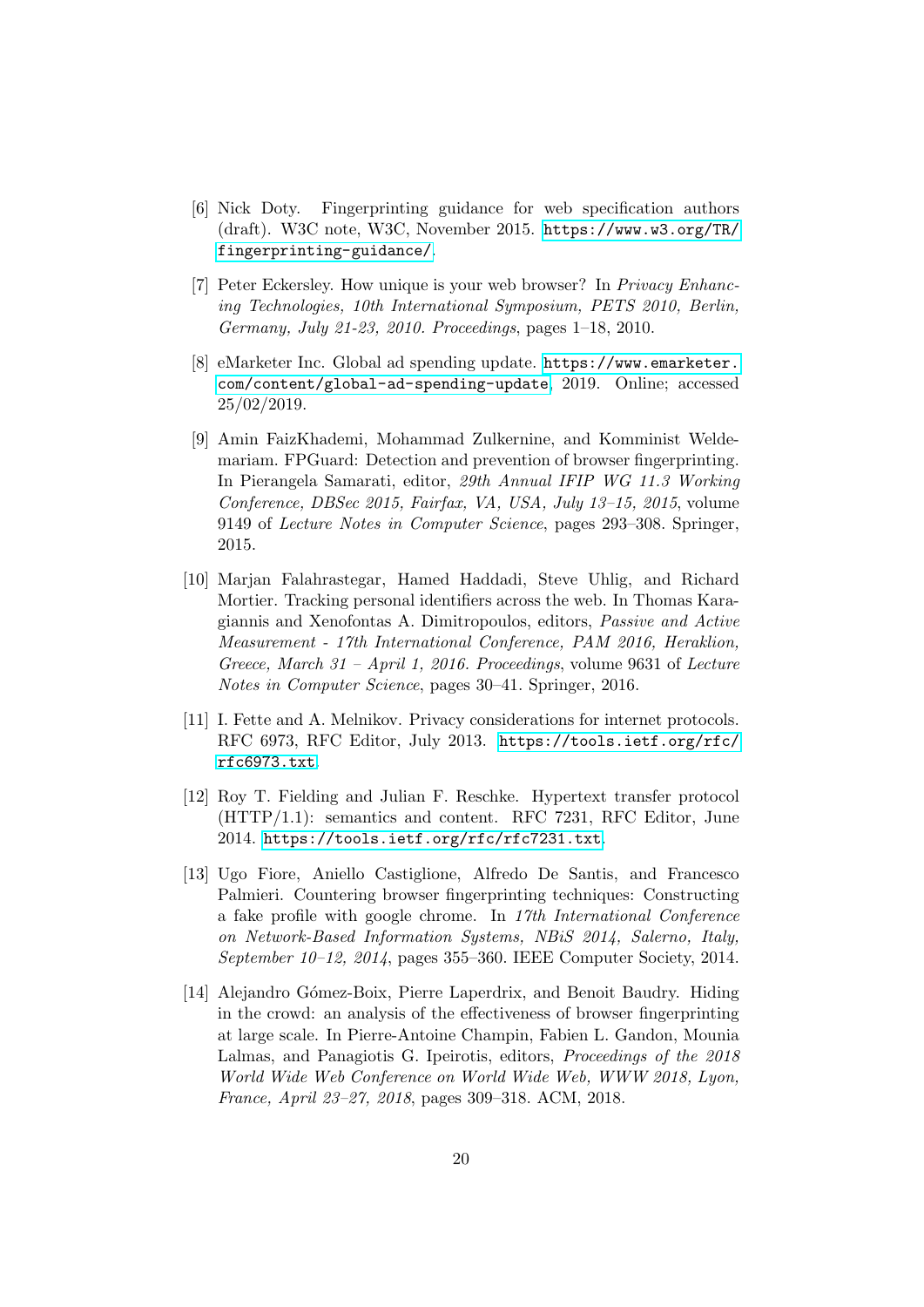- <span id="page-20-7"></span>[15] Business Insider. Google and facebook to replace cookies, 2014. [https://www.businessinsider.com/](https://www.businessinsider.com/google-and-facebook-to-replace-cookies-2014-2?r=US&IR=T) [google-and-facebook-to-replace-cookies-2014-2?r=US&IR=T](https://www.businessinsider.com/google-and-facebook-to-replace-cookies-2014-2?r=US&IR=T) accessed 19/12/2018.
- <span id="page-20-4"></span>[16] Sheharbano Khattak, David Fifield, Sadia Afroz, Mobin Javed, Srikanth Sundaresan, Damon McCoy, Vern Paxson, and Steven J. Murdoch. Do you see what I see? differential treatment of anonymous users. In 23rd Annual Network and Distributed System Security Symposium, NDSS 2016, San Diego, California, USA, February 21-24, 2016. The Internet Society, 2016.
- <span id="page-20-6"></span>[17] Mounir Lamouri and Anssi Kostiainen. Battery status API. Candidate recommendation, W3C, July 2016. [http://www.w3.org/TR/](http://www.w3.org/TR/2016/CR-battery-status-20160707/) [2016/CR-battery-status-20160707/](http://www.w3.org/TR/2016/CR-battery-status-20160707/).
- <span id="page-20-5"></span>[18] Pierre Laperdrix, Benoit Baudry, and Vikas Mishra. FPRandom: Randomizing core browser objects to break advanced device fingerprinting techniques. In Eric Bodden, Mathias Payer, and Elias Athanasopoulos, editors, Engineering Secure Software and Systems — 9th International Symposium, ESSoS 2017, Bonn, Germany, July 3-5, 2017, Proceedings, volume 10379 of Lecture Notes in Computer Science, pages 97–114. Springer, 2017.
- <span id="page-20-1"></span>[19] Pierre Laperdrix, Walter Rudametkin, and Benoit Baudry. Mitigating browser fingerprint tracking: Multi-level reconfiguration and diversification. In 10th IEEE/ACM International Symposium on Software Engineering for Adaptive and Self-Managing Systems, SEAMS 2015, Florence, Italy, May 18–19, 2015, pages 98–108, 2015.
- <span id="page-20-0"></span>[20] Pierre Laperdrix, Walter Rudametkin, and Benoit Baudry. Beauty and the beast: Diverting modern web browsers to build unique browser fingerprints. In IEEE Symposium on Security and Privacy, S&P 2016, San Jose, CA, USA, May 22–26, 2016, pages 878–894. IEEE Computer Society, 2016.
- <span id="page-20-2"></span>[21] S. Luangmaneerote, E. Zaluska, and L. Carr. Survey of existing fingerprint countermeasures. In 2016 International Conference on Information Society (i-Society), pages 137–141. IEEE Computer Society, October 2016.
- <span id="page-20-3"></span>[22] Keaton Mowery and Hovav Shacham. Pixel perfect: Fingerprinting canvas in HTML5. In Matt Fredrikson, editor, W2SP 2012, San Francisco, CA, USA. IEEE Computer Society, May 2012. [http://www.](http://www.ieee-security.org/TC/W2SP/2012/papers/w2sp12-final4.pdf) [ieee-security.org/TC/W2SP/2012/papers/w2sp12-final4.pdf](http://www.ieee-security.org/TC/W2SP/2012/papers/w2sp12-final4.pdf).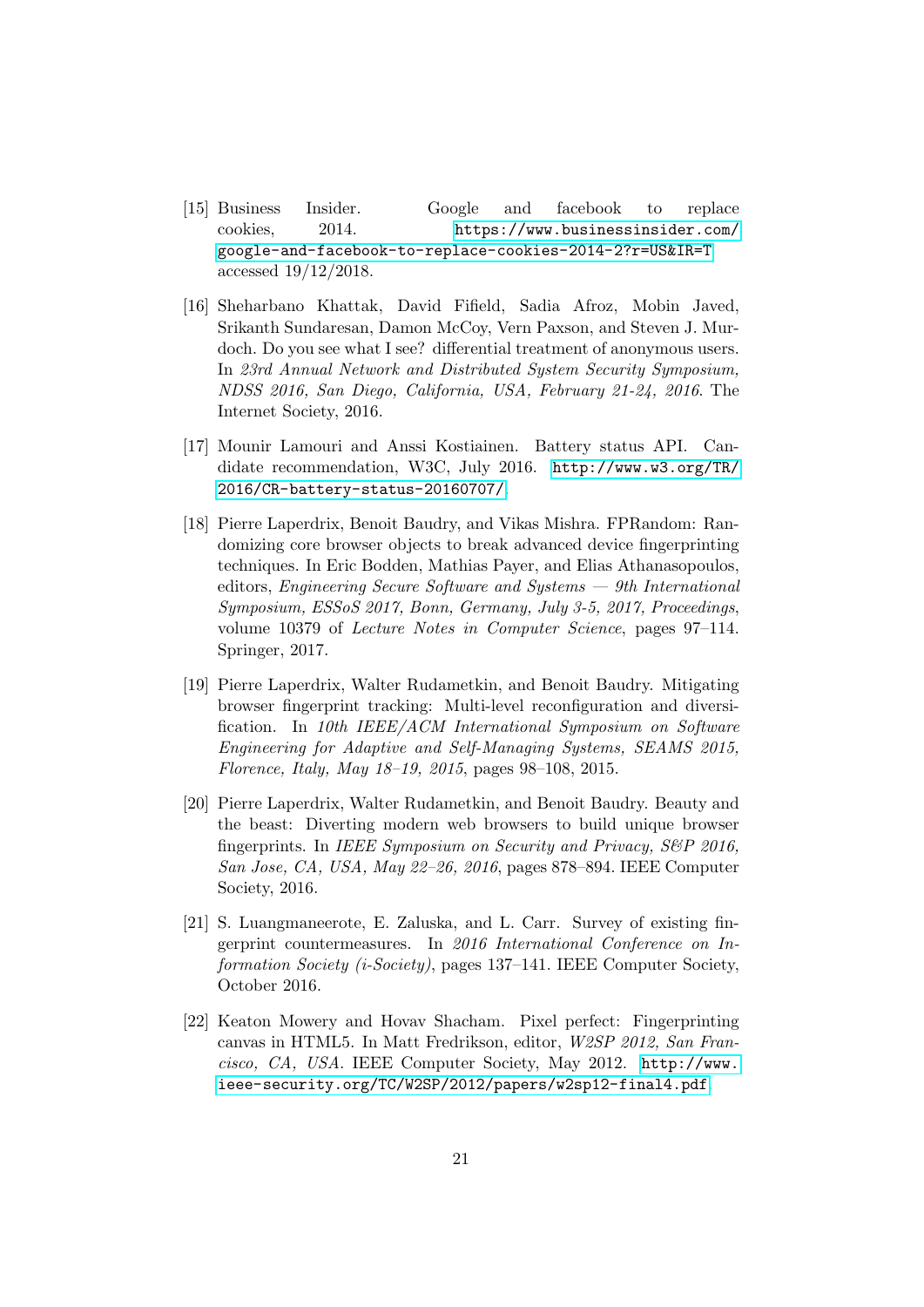- <span id="page-21-0"></span>[23] Arvind Narayanan and Dillon Reisman. The princeton web transparency and accountability project. In Tania Cerquitelli, Daniele Quercia, and Frank Pasquale, editors, Transparent Data Mining for Big and Small Data, pages 45–67. Springer International Publishing, 2017.
- <span id="page-21-8"></span>[24] NetMarketShare. Browser market share. [https://netmarketshare.](https://netmarketshare.com/browser-market-share.aspx) [com/browser-market-share.aspx](https://netmarketshare.com/browser-market-share.aspx), 2019. Online; accessed 25/02/2019.
- <span id="page-21-5"></span>[25] Nick Nikiforakis, Wouter Joosen, and Benjamin Livshits. Privaricator: Deceiving fingerprinters with little white lies. In Aldo Gangemi, Stefano Leonardi, and Alessandro Panconesi, editors, Proceedings of the 24th International Conference on World Wide Web, WWW 2015, Florence, Italy, May 18–22, 2015, pages 820–830. ACM, 2015.
- <span id="page-21-2"></span>[26] Nick Nikiforakis, Alexandros Kapravelos, Wouter Joosen, Christopher Kruegel, Frank Piessens, and Giovanni Vigna. Cookieless monster: Exploring the ecosystem of web-based device fingerprinting. In 2013 IEEE Symposium on Security and Privacy, SP 2013, Berkeley, CA, USA, May 19–22, 2013, pages 541–555. IEEE Computer Society, 2013.
- <span id="page-21-4"></span>[27] Nick Nikiforakis, Alexandros Kapravelos, Wouter Joosen, Christopher Kruegel, Frank Piessens, and Giovanni Vigna. On the workings and current practices of web-based device fingerprinting. IEEE Security  $\mathcal C$ Privacy, 12(3):28–36, June 2014.
- <span id="page-21-7"></span>[28] Lukasz Olejnik, Gunes Acar, Claude Castelluccia, and Claudia Díaz. The leaking battery  $- A$  privacy analysis of the HTML5 battery status API. In Data Privacy Management, and Security Assurance — 10th International Workshop, DPM 2015, and 4th International Workshop, QASA 2015, Vienna, Austria, September 21–22, 2015. Revised Selected Papers, volume 9481 of Lecture Notes in Computer Science, pages 254– 263. Springer, 2015.
- <span id="page-21-6"></span>[29] Lukasz Olejnik, Steven Englehardt, and Arvind Narayanan. Battery status not included: Assessing privacy in web standards. In 3rd International Workshop on Privacy Engineering (IWPE'17), San Jose, USA, March 2017.
- <span id="page-21-1"></span>[30] Mike Perry. Do not beg: Moving beyond DNT through privacy by design. W3C DNT, Tor Project, November 2012. [https://www.w3.](https://www.w3.org/2012/dnt-ws/position-papers/21.pdf) [org/2012/dnt-ws/position-papers/21.pdf](https://www.w3.org/2012/dnt-ws/position-papers/21.pdf).
- <span id="page-21-3"></span>[31] Mike Perry, Erinn Clark, and Steven Murdoch. The design and implementation of the tor browser. Draft, The Tor Project, June 2013. <https://www.torproject.org/projects/torbrowser/design/>.